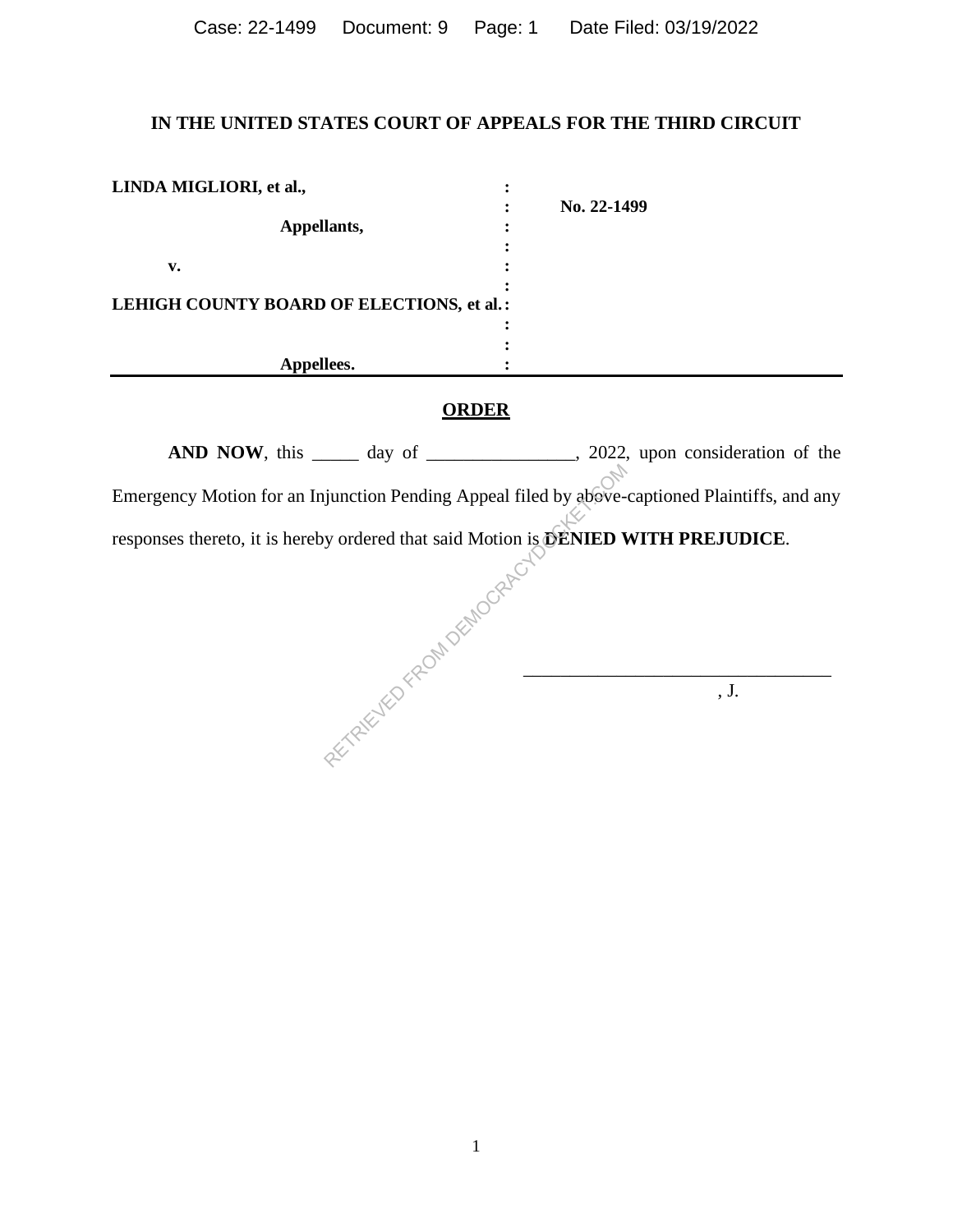Case: 22-1499 Document: 9 Page: 2 Date Filed: 03/19/2022

## **IN THE UNITED STATES COURT OF APPEALS FOR THE THIRD CIRCUIT**

| LINDA MIGLIORI, et al.,                   |             |
|-------------------------------------------|-------------|
|                                           | No. 22-1499 |
| Appellants,                               |             |
|                                           |             |
| v.                                        |             |
|                                           |             |
| LEHIGH COUNTY BOARD OF ELECTIONS, et al.: |             |
|                                           |             |
|                                           |             |
| Appellees.                                |             |

# **MEMORANDUM OF LAW IN OPPOSITION OF PLAINTIFFS' MOTION FOR EMERGENCY INJUNCTION PENDING APPEAL**

Lucas J. Repka, Esq. Pa. ID. No. 93509 108 East Center Street Nazareth, Pennsylvania 18064 Phone: (610) 365-2670<br>Attorney for Appellees, Lehigh County *Attorney for Appellees, Lehigh County Board of Elections* CRAFE-ROOCKEET.COM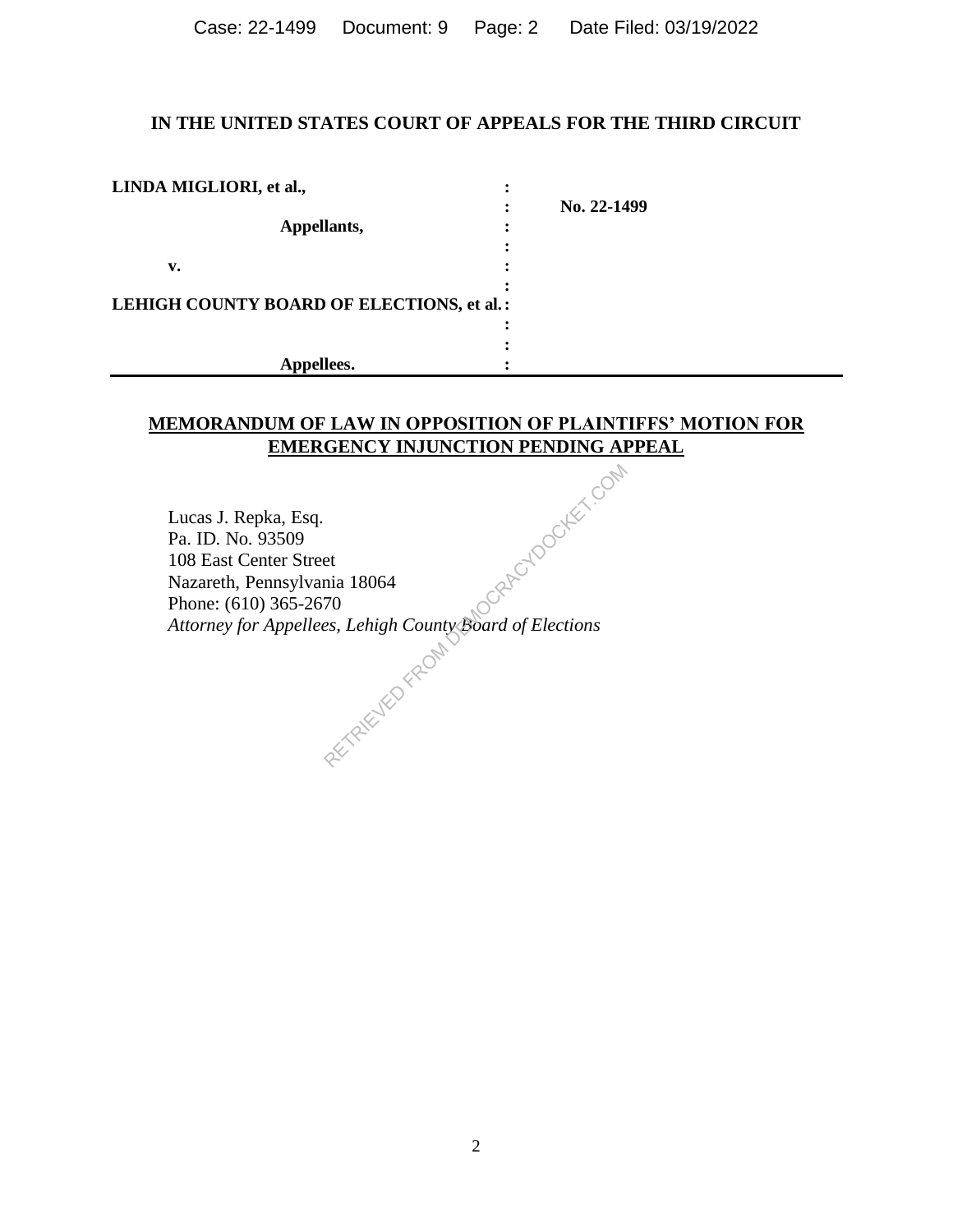## **I. INTRODUCTION**

The Lehigh County Board of Elections (Board) respectfully requests this Court deny Plaintiffs' Motion for an Emergency Injunction Pending Appeal. Plaintiffs recently filed a Notice of Appeal from the well-reasoned and well-written Opinion and Order of the District Court dated March 16, 2022, and subsequently filed for Emergency Relief. Upon review of the District Court's Opinion and Order, it is clear that Plaintiffs cannot satisfy the legal requirements for the Emergency Relief in the form of an injunction or stay pending the instant appeal.

From a substantive standpoint, the sole issue presented to the District Court, and to this Court on appeal, is whether the Board must count 257 mail-in ballots that were submitted with a facially deficient ballot-return envelope. Specifically, all 257 mail-in ballots at issue failed to contain the date, which is required by Pennsylvania law, next to the signature line on the envelope. Upon receipt of the mail-in ballot and discovery of the missing date, these ballots were not opened and immediately set aside pursuant to Pennsylvania law. The Board mast coant 257 man in can<br>permeasured by Pennsylvania law, next to the signal<br>pallot and discovery of the missing date, the signal<br>pallot and discovery of the missing date, the<br>gradient to Pennsylvania law.<br>Elect

The 2021 Municipal Election was held on November 2, 2021, and in that Election, six candidates vied for three open seats on the Court of Common Pleas of Lehigh County. At the current time, two of the three judicial positions have been certified and Judges have been installed. The third position, which remains unofficially, but not officially certified under Pennsylvania Law, has David Ritter winning the judicial position over Zachary Cohen by 71 votes.<sup>1</sup>

 $1$  Of note, originally, 261 mail-in ballots were set aside for defects on the ballot-return envelope. 257 of those ballots were for missing dates, and 4 were previously set aside for having the date in the wrong location on the ballot-return envelope. Following a decision by the Court of Common Pleas and the conclusion of the Appeal to the Commonwealth Court, the 4 votes with dates in the wrong location were counted. As a result, at a meeting on February 1, 2022, the Board counted the 4 votes and unofficially recertified the election. Under 25 P.S. §3154, the certification of an election in Pennsylvania is a two-step process. The first step requires the Board to unofficially certify the Election and then it must wait 5 calendar days to officially (finally) certify the Election. At a meeting on February 1, 2022, the Board unofficially certified the Election with David Ritter winning the judicial position by 71 votes over Zachary Cohen.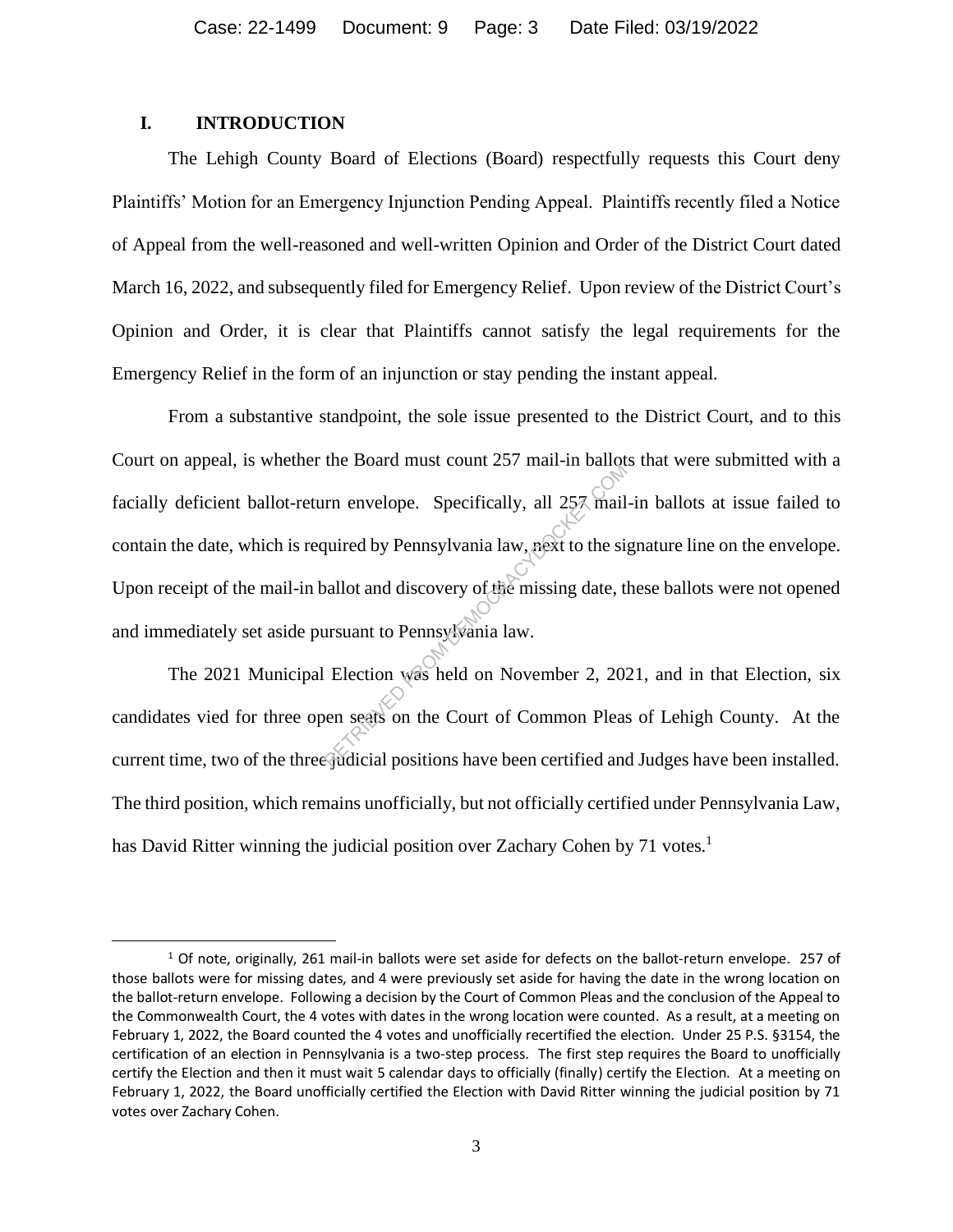## **II. BACKGROUND and PROCEDURAL HISTORY**

In the 2021 Municipal Election, the County's Office of Voter Registration and Elections received approximately 22,000 mail-in ballots. Of those ballots, 261 were deemed invalid by the Chief Clerk based upon the omission of a date or the inclusion of an improperly placed date on the elector declaration on the ballot-return envelope. Of the 261 ballots, 257 lacked a date, and 4 ballots contained a date, but in the wrong location. As such, the Chief Clerk determined the ballots would not be pre-canvassed or canvassed (counted) based on the Pennsylvania Election Code ("Election Code"), <sup>2</sup> Pennsylvania case law, and guidance from the Pennsylvania Department of State.

In response, Zachary Cohen challenged the Chief Clerk's decision to set aside these mailin ballots. On November 15, 2021, the Board held a hearing on Cohen's challenge, and the Board voted 3-0 to canvass the 261 mail-in ballots. Two days later, David Ritter filed an appeal to the Court of Common Pleas of Lehigh County.

Following a hearing and the submission of briefs on all issues raised, including an issue concerning the Materiality Provision of the Civil Rights Act, the Court issued a decision affirming the Board's decision to count all 261 mail-in ballots. David Ritter filed an appeal to the Commonwealth Court of Pennsylvania. RETRIEVED FROM DEATH CHARGES 1.1 THE COMES CORE<br>
1 mail-in ballots. Two days later, David<br>
Lehigh County.<br>
and the submission of briefs on all issue<br>
rovision of the Civil Rights Act, the Count<br>
and the Submission of brie

Ultimately, the Commonwealth Court reversed the decision of the Court of Common Pleas, concluding the mail-in ballots should not be counted. In so doing, the Commonwealth Court addressed the Materiality Provision of the Civil Rights Act, and relied upon the Pennsylvania Supreme Court's decision in In re Canvass of Absentee and Mail-in Ballots of November 3, 2020

Pursuant to the District Court's Order dated February 2, 2022, and by agreement of the parties, the Board has not taken any action to officially certify the Election results until this Court enters an Order relative to the remaining 257 mail-in ballots that have not been opened, reviewed, or counted to date.

<sup>2</sup> Act of June 3, 1937, P.L. 1333, *as amended*, 25 P.S. §§2601-3591.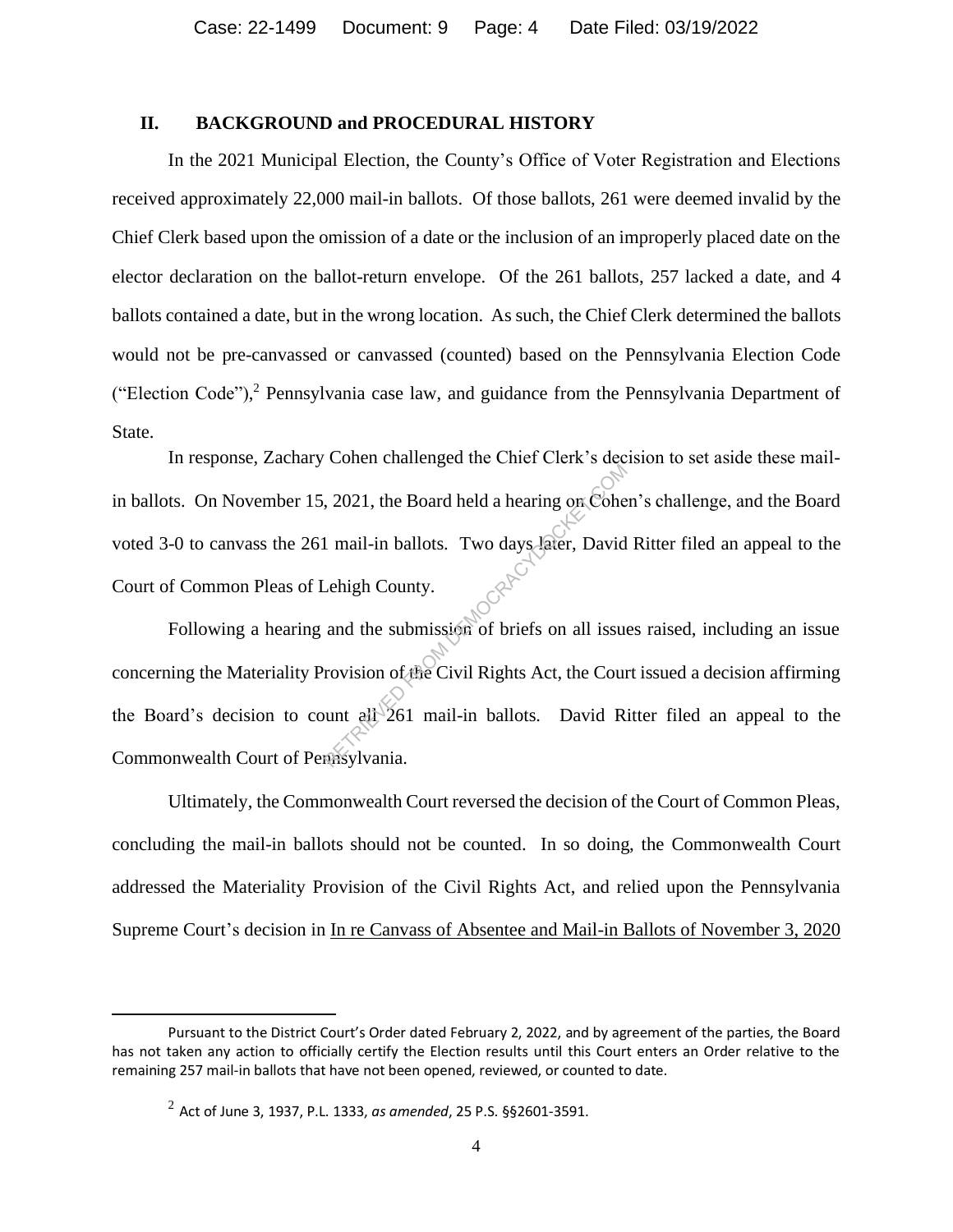General Election, 241 A.3d 1058 (Pa. 2020). Zachary Cohen then filed a petition for allowance of appeal to the Pennsylvania Supreme Court, which was denied on January 27, 2022. Ritter v. Lehigh County Board of Election, No. 9 MAL 2022, (Pa. Jan. 27, 2022), 2022 WL 244122.

On January 31, 2022, 5 individuals, with the assistance of the ACLU, filed the instant suit. All five of the named plaintiffs voted by mail-in ballot in the election, and their ballots were rejected because of the lack of a date on the ballot-return envelope. Initially, this suit sought a preliminary injunction seeking to enjoin the Board from officially certifying the election and future relief consistent with that position.

Following initiation of that litigation, the parties agreed to have the Board unofficially certify the election, but to then take no further action relative to officially certifying the election. Subsequently, the parties, with the Court's consent, agreed to file a stipulation of facts and convert this matter to cross-motions for summary judgment for the District Court's disposition. The crossmotions for summary judgment were submitted, and by Opinion and Order dated March 16, 2022, the U.S. District Court, through the Honorable Joseph F. Leeson, granted summary judgment in favor of the Board and against Plaintiffs. In so doing, the District Court concluded that the 257 ballots at issue should not be counted. of that litigation, the parties agreed to<br>
hen take no further action relative to official<br>
the Court's consent, agreed to file a stiffer summary judgment for the District Co<br>
ent were submitted, and by Opinion and to<br>
ugh

Consistent with the aforementioned Opinion and Order, the Board set a meeting for the purpose of formally/officially certifying the election results from November 2021, which will result in the vacant judicial position being filled by David Ritter, for Monday, March 21, 2022, at  $3:00 \text{ p.m.}^3$ 

<sup>&</sup>lt;sup>3</sup> We do note that the parties justifiably relied on undersigned counsel's representation that the meeting to formally/officially certify the election was scheduled for Monday, March 21, 2022, at 1:30 p.m. After notice of that date and time were provide to the parties and/or all interested parties, the time of the meeting was moved from 1:30 p.m. until 3:00 p.m. on the same day (Monday, March 21, 2022). Undersigned counsel apologizes for any confusion that resulted from the initial report of the time for the meeting and the meetings subsequent new time of 3:00 p.m.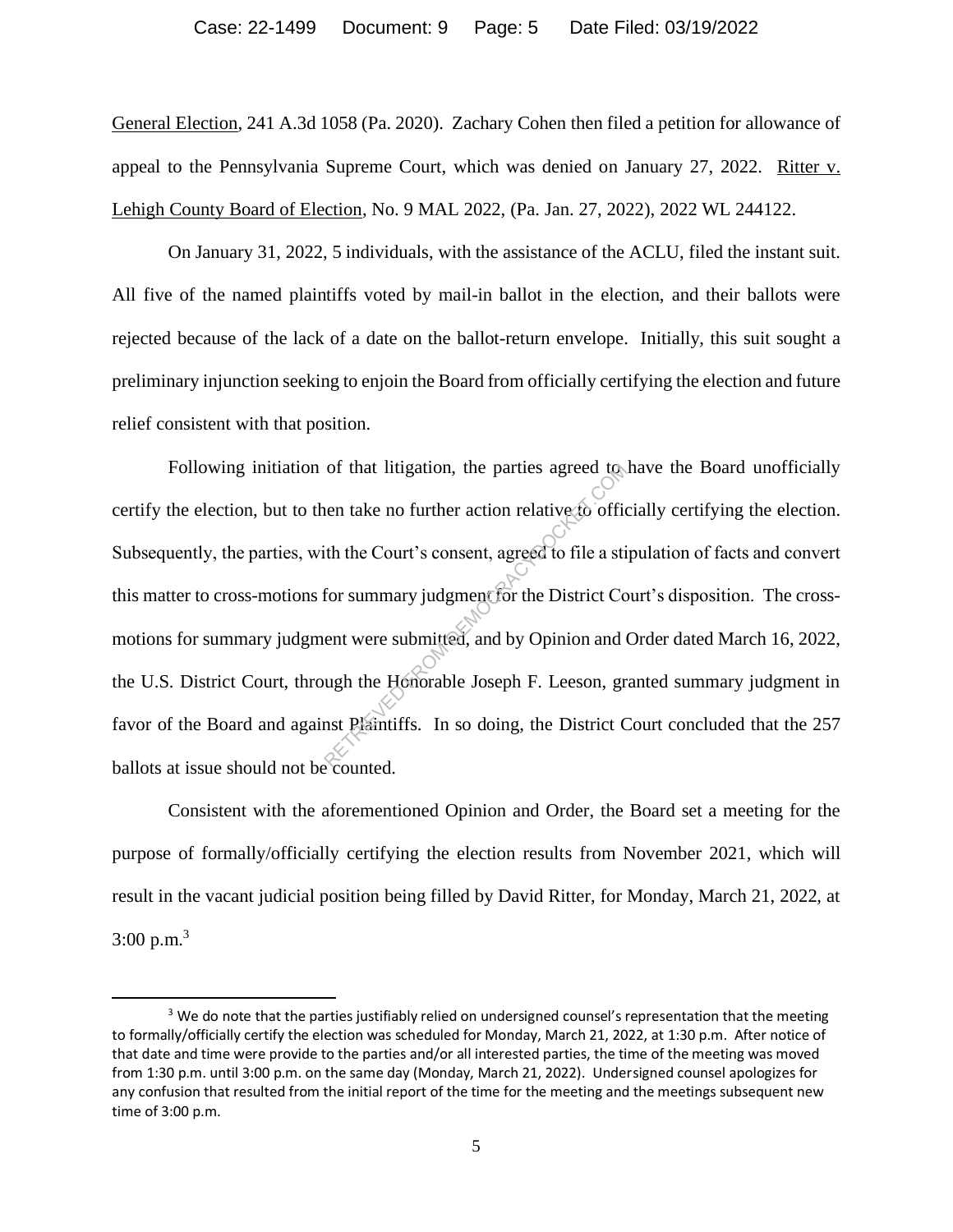#### **III. STANDARD**

A stay and/or injunction pending appeal is not a matter of right, even if irreparable injury might otherwise result." Virginian Ry. Co. v. United States, 272 U.S. 658, 672 (1926). It is instead, "an exercise of judicial discretion," and "[t]he propriety of its issue is dependent upon the circumstances of the particular case." Id., at 672–73; see Hilton v. Braunskill, 481 U.S. 770, 777 (1987), 107 S.Ct. 2113 ("[T]he traditional stay factors contemplate individualized judgments in each case"). The party requesting a stay bears the burden of showing that the circumstances justify an exercise of that discretion. See, e.g., Clinton v. Jones, 520 U.S. 681, 708, 117 S.Ct. 1636, 137 L.Ed.2d 945 (1997); Landis v. North American Co., 299 U.S. 248, 255, 57 S.Ct. 163, 81 L.Ed. 153 (1936).

The fact that the issuance of a stay is left to the court's discretion, however, "does not mean that no legal standard governs that discretion .... '[A] motion to [a court's] discretion is a motion, not to its inclination, but to its judgment; and its judgment is to be guided by sound legal principles." Martin v. Franklin Capital Corp., 546 U.S. 132, 139 (2005) (quoting United States v. Burr, 25 F.Cas. 30, 35 (No. 14,692d) (CC Va. 1807) (Marshall, C.J.)). The aforementioned legal principles have, over time, been distilled into consideration of four factors: "(1) whether the stay applicant has made a strong showing that he is likely to succeed on the merits; (2) whether the applicant will be irreparably injured absent a stay; (3) whether issuance of the stay will substantially injure the other parties interested in the proceeding; and (4) where the public interest lies." Hilton, at 776, 107 S.Ct. 2113; see also, e.g., Virginia Petroleum Jobbers Assn. v. FPC, 104 U.S.App.D.C. 106, 110, 259 F.2d 921, 925 (1958); Washington Metropolitan Area Comm'n v. Holiday Tours, Inc., 182 U.S.App.D.C. 220, 221–222, 559 F.2d 841, 842–844 (1977); Garcia-Mir RETRIEVED FROM DEMOCRACYDOCKET.COM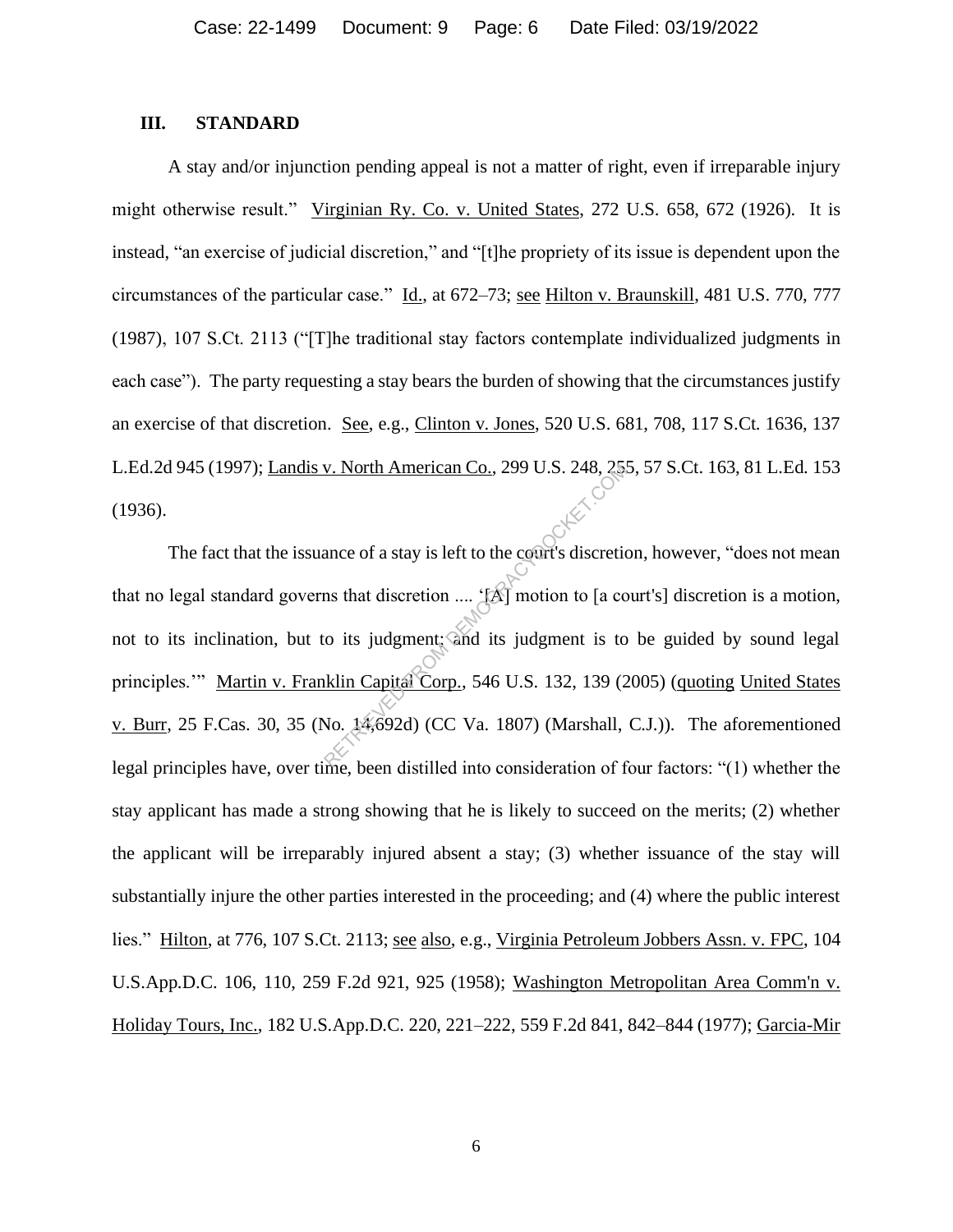v. Meese, 781 F.2d 1450, 1453 (CA11 1986); Accident Fund v. Baerwaldt, 579 F.Supp. 724, 725 (WD Mich.1984). 4

The first two factors of the traditional standard are the most critical. Nken v. Holder, 556 U.S. 418 (2009). It is not enough that the chance of success on the merits be "better than negligible." Sofinet v. INS, 188 F.3d 703, 707 (C.A.7 1999) (internal quotation omitted). Indeed, "[m]ore than a mere 'possibility' of relief is required." Nken. By the same token, simply showing some "possibility of irreparable injury," Abbassi v. INS, 143 F.3d 513, 514 (C.A.9 1998), fails to satisfy the second factor. Id. (as the Court pointed out earlier, the "'possibility' standard is too lenient") (internal citations omitted)).

In the Third Circuit, a sufficient degree of success for a strong showing exists if there is "a reasonable chance, or probability, of winning." Singer Mgmt. Consultants, Inc. v. Milgram, 650 F.3d 223, 229 (3d Cir.2011) (en banc). Thus, while it "is not enough that the chance of success on the merits be 'better than negligible,'" Nken, 556 U.S. at 434, 129 S.Ct. 1749 (citation omitted), the likelihood of winning on appeal need not be "more likely than not," Singer Mgmt. Consultants, 650 F.3d at 229; see also Wash. Metro. Area Transit Comm'n v. Holiday Tours, Inc., 559 F.2d 841, 844 (D.C.Cir.1977) (noting that the trouble with a "strict 'probability' requirement is [] it leads to an exaggeratedly refined analysis of the merits at an early stage in the litigation"). a sufficient degree of success for a strong<br>bility, of winning." Singer Mgmt. Consulation (en banc). Thus, while it "is not enougonegligible," Nken, 556 U.S. at 434, 129 S<br>appeal need not be "more likely than not,  $\frac{7 \text$ 

#### **IV. ISSUE PRESENTED**

# WHETHER THIS COURT SHOULD GRANT A STAY AND/OR /INJUCNTION PENDING THE APPEAL FILED BY PLAINTIFFS.

Suggested Answer: No.

<sup>&</sup>lt;sup>4</sup> There is substantial overlap between these and the factors governing preliminary injunctions, see Winter v. Natural Resources Defense Council, Inc., 555 U.S. 7, 24, 129 S.Ct. 365, 376–77, 172 L.Ed.2d 249 (2008); not because the two are one and the same, but because similar concerns arise whenever a court order may allow or disallow anticipated action before the legality of that action has been conclusively determined.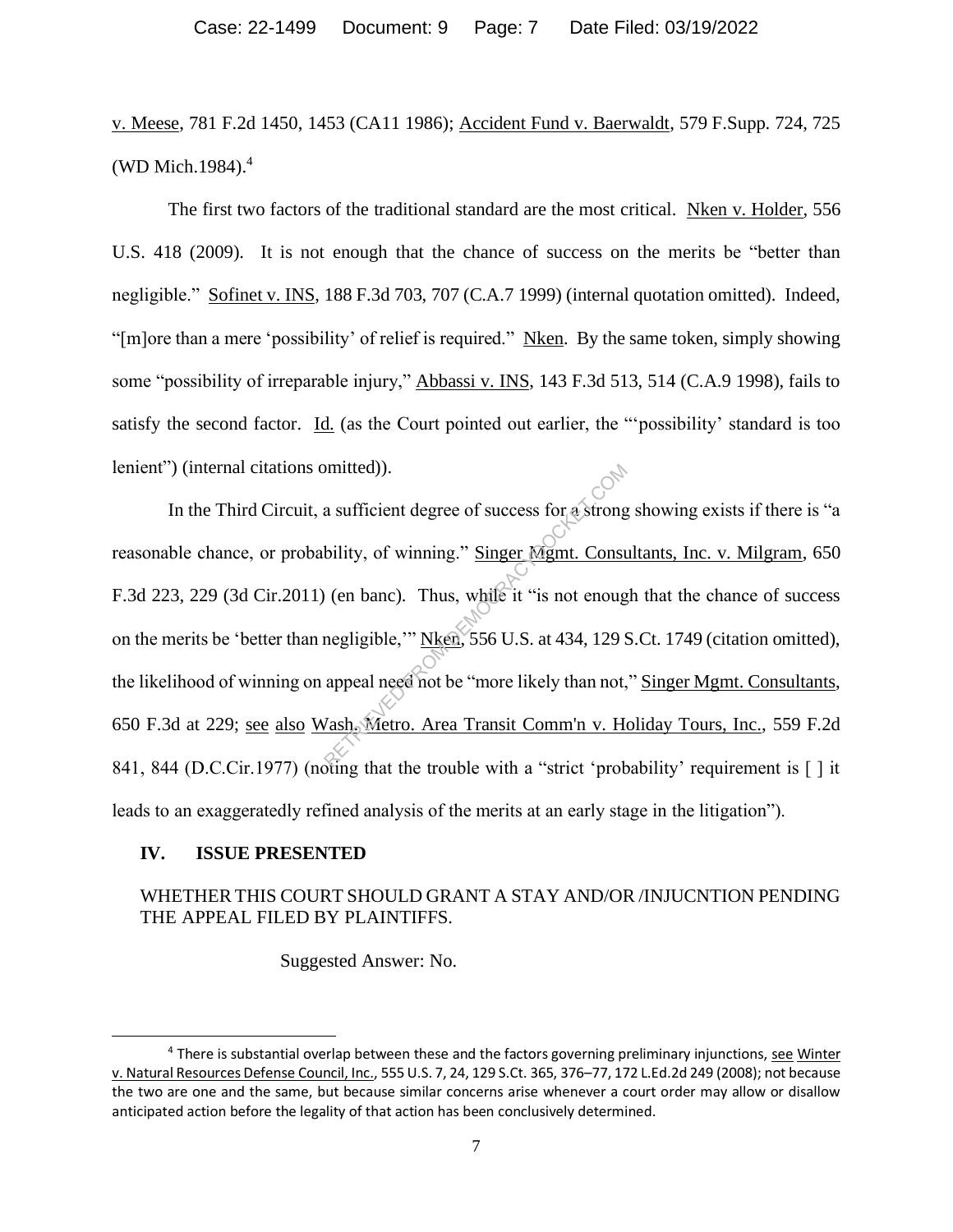#### **V. ARGUMENT**

Federal Rule of Civil Procedure 62(d) allows a court to grant temporary injunctive relief and/or stay an order of judgment while an appeal is pending if the following four factors are satisfied: "(1) whether the stay applicant has made a strong showing that he is likely to succeed on the merits; (2) whether the applicant will be irreparably injured absent a stay; (3) whether issuance of the stay will substantially injure the other parties interested in the proceeding; and (4) where the public interest lies." Hilton, at 776.

The first requirement necessitates that Plaintiffs demonstrate a strong showing that they are likely to succeed on the merits on appeal. Upon review of the District Court's Opinion dated March 16, 2022, however, Plaintiffs have unequivocally failed to set forth sufficient support to satisfy this element on its face. As noted in the Opinion, the statutory language, context, legislative history, and common law all support the conclusion that Plaintiffs are highly likely *not* to succeed on the merits moving forward. Plaintiffs have unequivocally failed to see.<br>
e. As noted in the Opinion, the statutory l<br>
support the conclusion that Plaintiffs are<br>
d.<br>
port of their position, Plaintiffs argue the<br>
under the Materiality Provision of th

Nevertheless, in support of their position, Plaintiffs argue the District Court erred in its analysis of their standing under the Materiality Provision of the Civil Rights Act, 52 U.S.C. §10101. To the contrary, however, the Court's determination is well-reasoned, and impeccably supported.

When presented with the instant inquiry, the District Court concluded that the statutory language, legislative history, as well as a review of the substantive interpretations of that language by courts in preceding cases, dictate the conclusion that Congress did not intend to provide a private cause of action for the vindication of personal rights contained in the Materiality Provision. The comprehensive analysis and discussion of this issue is set forth in clear, logical, and unequivocal terms, and nothing set forth in Plaintiffs' Brief in Support of the Injunction presents a new issue that the District Court failed to address. In the absence of any such presentation, there is absolutely nothing upon which this Court can specify to indicate that the outcome of this matter will be different on appeal.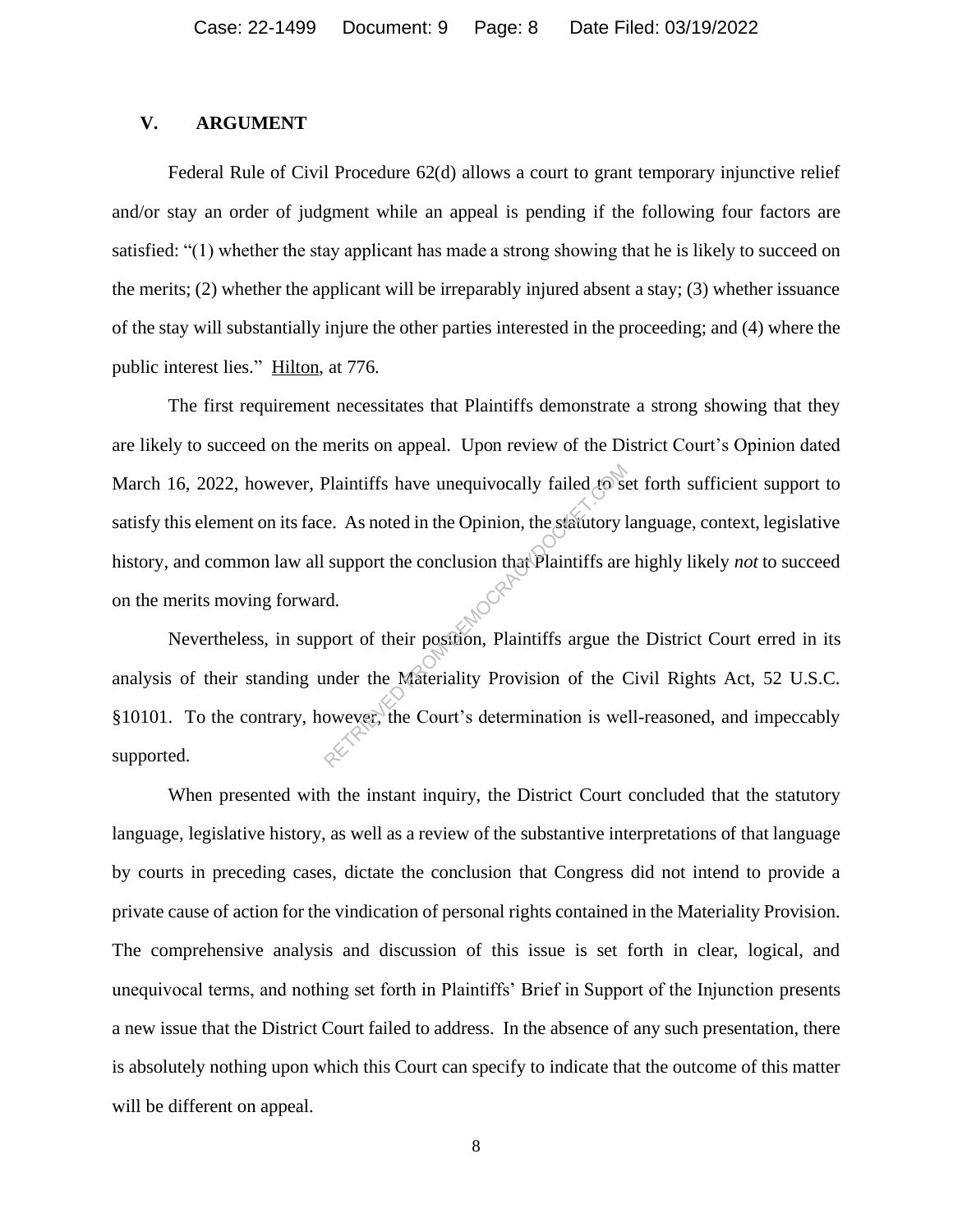Further, the Board reiterates its position that the clear identification of the Attorney General in subsection (c) of Section 10101, without further identification of enforcement by private citizens, supports the District Court's determination. See Willing v. Lake Orion Community Schools Bd. of Trustees, 924 F.Supp. 815 (S.D. Mich. 1996) (concluding that Section 1971 of the Voting Rights Act (now Section  $10101(a)(2)(B)$ ) does not afford a private cause of action); see also Good v. Roy, 459 F.Supp. 403, 405 (D. Kan. 1978) (subsection (c) provides for enforcement of the statute by the Attorney General with no mention of enforcement by private persons.... [T]he unambiguous language of Section 1971 will not permit us to imply a private right of action, and, thereby, refusing to imply a private right of action).

Section 10101 is intended to prevent racial discrimination at the polls and is enforceable by the Attorney General, not by private citizens. Id.; 52 U.S.C. §10101(c). Not only is the statutory language affirmative, the Sixth Circuit Court of Appeals has also held the negative implication of Congress's provision for enforcement by the Attorney General is that the statute does not permit private rights of action. McKay v. Thompson, 226 F.3d 752, 756 (6th Cir. 2000). ended to prevent racial discrimination at<br>ot by private citizens. <u>Id.</u>; 52 U.S.C. s<br>ive, the Sixth Circuit Court of Appeals<br>rovision for enforcement by the Attorne<br>s of action. <u>McKay v. Thompson</u>, 226 F<br>cision in Schwie

Furthermore, the decision in Schwier v. Cox, 340 F.3d 1284 ( $11<sup>th</sup>$  Cir. 2003), cited by Plaintiffs in support of their position, does not compel a different result. While the Eleventh Circuit held that a private cause of action does exist for a perceived violation of the Civil Rights Act under Section  $10101(a)(2)(B)$ , its analysis and conclusion is illogical and wanting legally.

To that end, it is well settled that "[t]he first step in interpreting a statute is to determine 'whether the language at issue has a plain and unambiguous meaning with regard to the particular dispute in the case."" Valansi v. Ashcroft, 278 F.3d 203, 209 (3d Cir. 2002) (quoting Marshak v. Treadwell, 240 F.3d 184, 192 (3d Cir. 2001) (internal citations omitted)). "Where the language of the statute is clear ... the text of the statute is the end of the matter." Steele v. Blackman, 236 F.3d 130, 133 (3d Cir. 2001). At the outset, the clear language of the statute here directs the contra result concluded.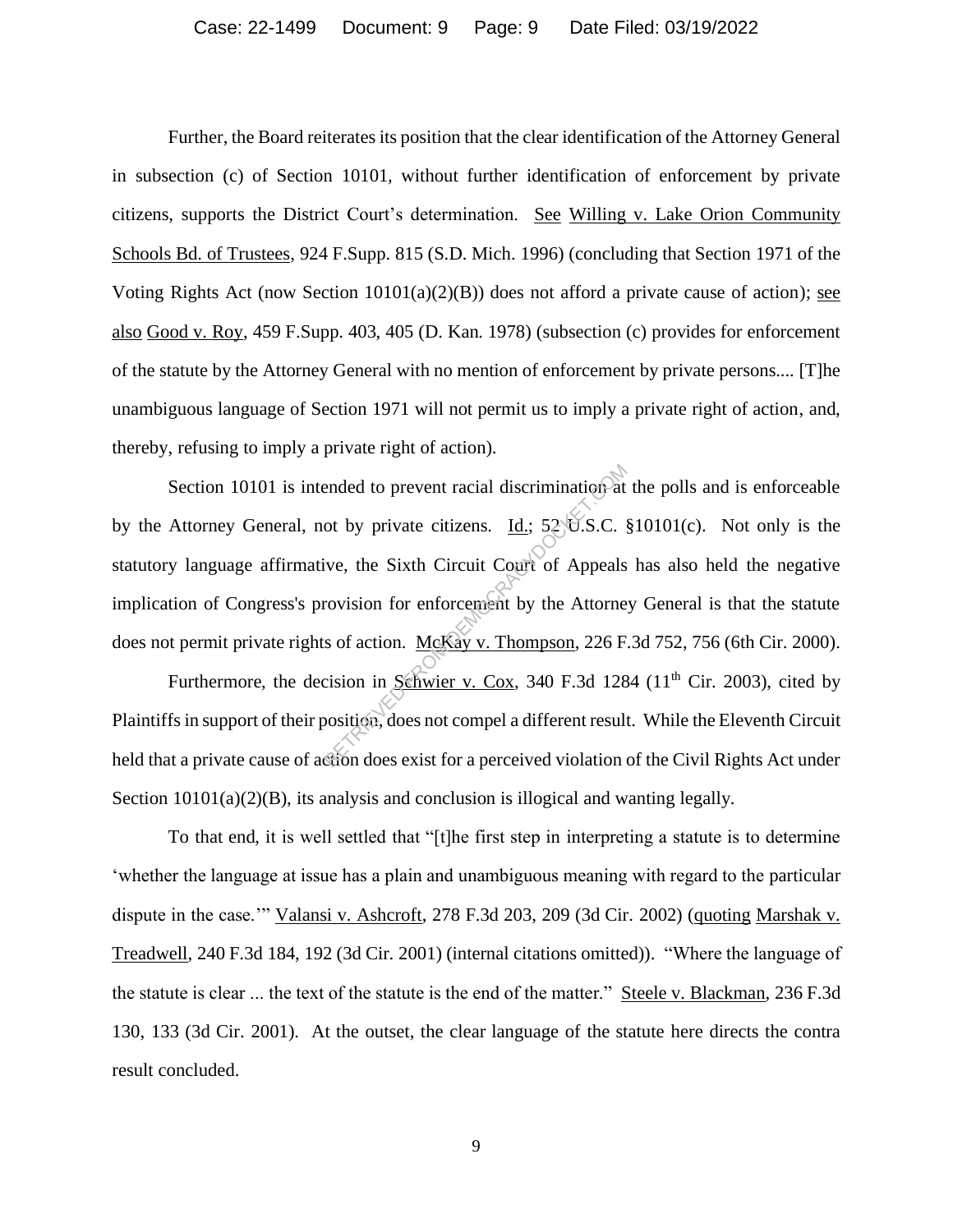Specifically, the Eleventh Circuit failed to undertake an examination of the clear language under statutory construction principles. Despite the clear and unambiguous language in the statute, the Court elected to ignore the language in order to read into the statute that the notation of the Attorney General was not intended to limit who can bring suit. The result of such action is to assume Congress intended to authorize a private cause of action that existed at the time the statute was amended despite the statute's clear limitation on who could enforce the rights contained in the express language of the amendment. Such action is nothing short of a Court inappropriately and improperly rewriting a statute to reach a specified result, in direct contravention of well-settled statutory construction principles.

Where, as here, the language is clear and unambiguous, Courts are required to give effect to all the words of the statute and recognize that if Congress intended to provide a nonexclusive enforceability provision, especially where the right was in existence at the time of the amendment, it would have said so. Especially given the fact that such a right was provided for since 1870, and Congress expressly left out an express private cause of action for private individuals. Where a right existed in federal law, that Congress is presumed to have known about at the time of drafting, and was expressly left out, indicates clear intent to alter the existing law and left out a private remedy for violations of the Materiality Provision. It would illogical and absurd to assume Congress wanted to include a private cause of action and/or remedy in a newly drafted provision, but left such a right to implication versus an express directive. In the absence of a clear directive in the statute itself, an implication crafted by a Court is simply insufficient to render such a determination proper or persuasive. Based on the Sixth Circuit's logical approach to the language, together with the parameters set forth under the well-settled statutory construction principles, the District Court's conclusion that Plaintiffs to the instant litigation lack standing to pursue a claim under Section 10101(a)(2)(B) is proper and appropriate. anguage is clear and unambiguous, Cour<br>te and recognize that if Congress intende<br>ecially where the right was in existence a<br>cially given the fact that such a right was<br>an express private cause of action for p<br>hat Congress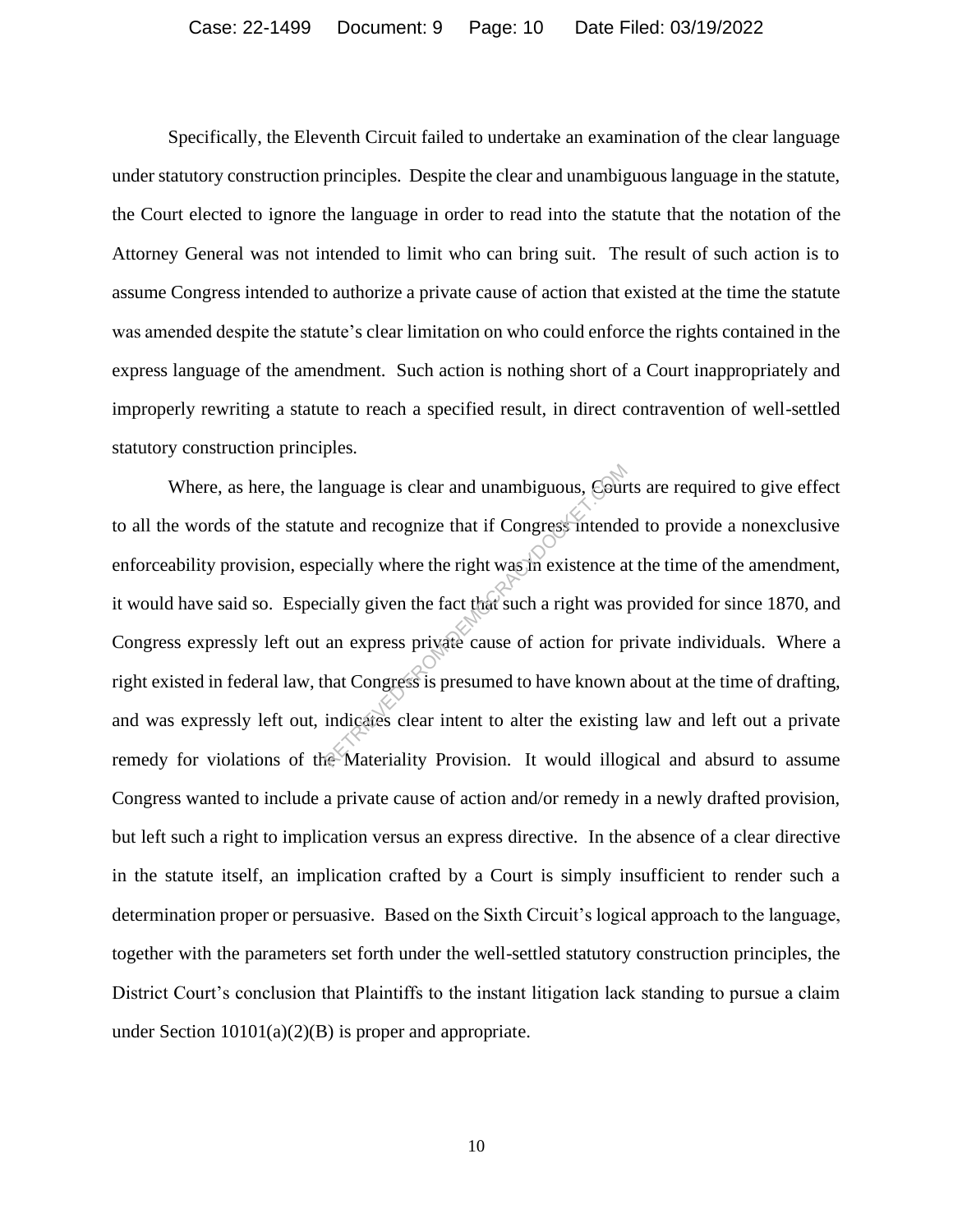In addition, Plaintiffs position that the District Court will be overturned on appeal relative to the burden imposed by the date requirement on the mail-in ballot lacks merit. More particularly, Plaintiffs argue the date requirement violates the First and Fourteenth Amendments as it constitutes an undue burden on voters. Stated otherwise, Plaintiffs contend the Commonwealth of Pennsylvania lacks an adequate interest to justify the burden imposed by the requirement. Again, as discussed in a comprehensive manner by the District Court, this argument will not lie as a matter of law, and Plaintiffs cannot show entitlement to an injunction and/or stay of the proceedings pending an appeal to this Honorable Court.

In addressing this issue, the District Court properly determined the two-step approach to determine the substantive validity of the challenge presented by Plaintiffs. First, the Court needed to identify the burden, and then, based on appropriate considerations, determine the level of scrutiny to be applied to that burden. The Court undertook these two required actions and applied those actions to the undisputed facts of this case. Given the nature of the burden, the District Court correctly concluded that an important regulatory and public interest justifies the minor imposition of the date requirement, and, therefore, the date requirement does not constitute an undue burden upon voters in violation of the First and Fourteenth Amendments. lidity of the challenge presented by Plain<br>then, based on appropriate considerati<br>burden. The Court undertook these two<br>ed facts of this case. Given the nature of t<br>mportant regulatory and public interest ju<br>therefore, the

Moreover, in examining this issue, the Pennsylvania Supreme Court, to which the Federal Courts are required to apply full faith and credit to in this instance, conclusively determined that the date requirement encompasses weighty interests of the Commonwealth. To that end, recently, in In re Canvass of Absentee and Mail-in Ballots of November 3, 2020 General Election, 241 A.3d 1058 (Pa. 2020), the Pennsylvania Supreme Court considered whether the date on the elector declaration on the outside envelope of a mail-in ballot is a mandatory requirement for purposes of Section 1306-D(a) of the Election Code. A divided Court issued three opinions on this issue.

In an Opinion Announcing the Judgment of the Court ("OAJC"), Justice Donahue, joined by Justices Todd and Baer, determined undated mail-in ballots should be canvassed because an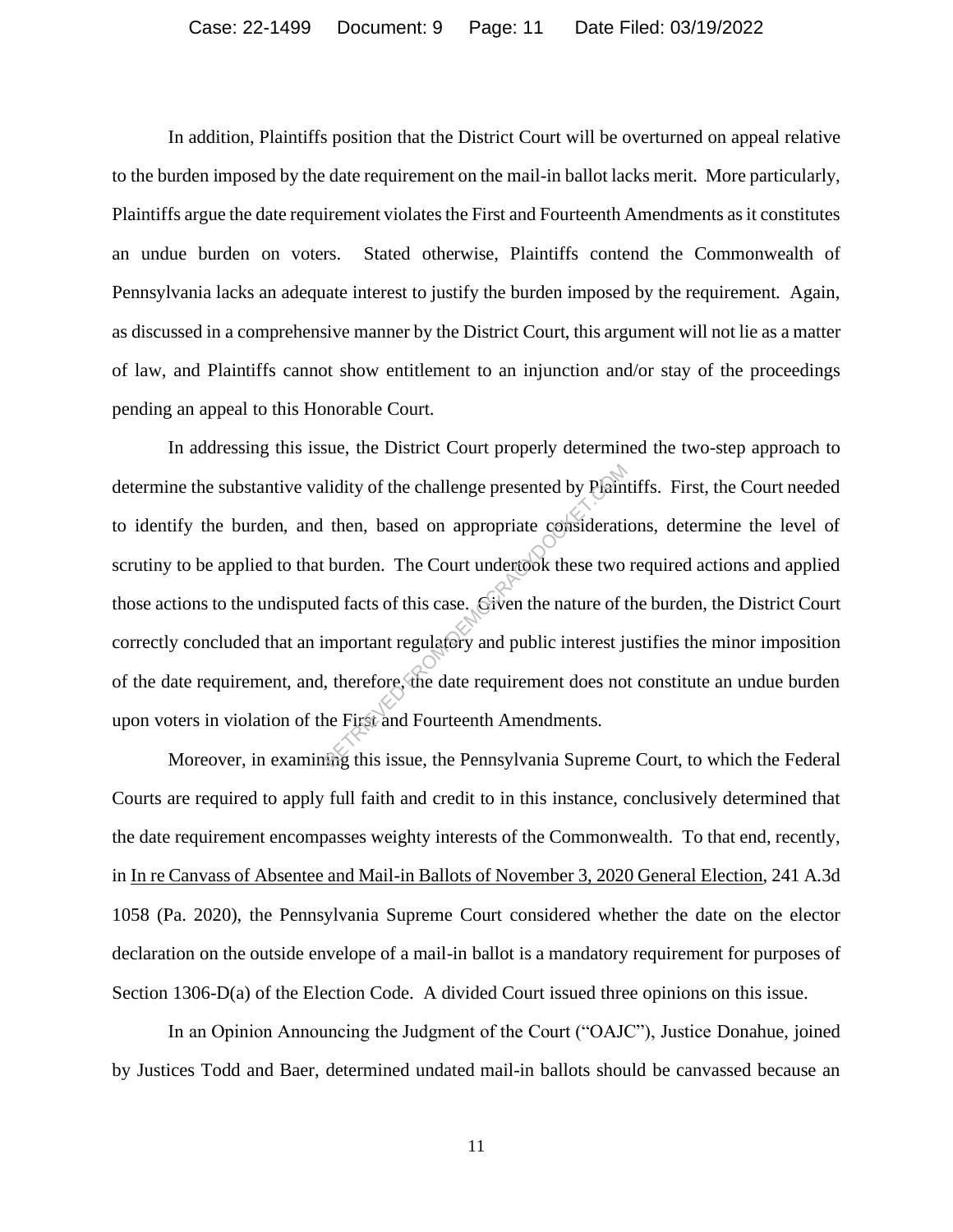undated signature on an elector declaration constituted a minor irregularity that did not warrant invalidation of the ballots. In so doing, Justice Donahue stated:

> The date that the declaration is signed is irrelevant to a board of elections' comparison of the voter declaration to the applicable voter list, and a board can reasonably determine that a voter's declaration is sufficient even without the date of signature. Every one of the … ballots challenged [in these matters], were received by the boards of elections by 8:00 p.m. on Election Day, so there is no danger that any of these ballots was untimely or fraudulently back-dated. Moreover, in all cases, the receipt date of the ballots is verifiable, as upon receipt of the ballot, the county board stamps the date of receipt on the ballot-return and records the date the ballot is received in the SURE system. The date stamp and the SURE system provide a clear and objective indicator of timeliness, making any handwritten date unnecessary and, indeed, superfluous.

> [In our prior decision,] [w]e did not address … whether a county board of elections could find a declaration as sufficient even though it was undated. That question requires an entirely different analysis that depends in significant part on whether dating was a mandatory, as opposed to a directive, requirement. We have conducted that analysis here and we hold that a signed but undated declaration is sufficient and does not implicate any weighty interest. Hence, the lack of a handwritten date cannot result in vote disqualification. … Reflection of timeliness, making any hand, indeed, superfluous.<br>
> decision,] [w]e did not address ... where<br>
> decision,] [w]e did not address ... where<br>
> d. That question requires an entirely different<br>
> d. That question requi

> [W]e conclude that while failures to include a … date in the voter declaration on the back of the outer envelope, while constituting technical violations of the Election Code, do not warrant the wholesale disenfranchisement of thousands of Pennsylvania voters. As we acknowledged in *Shambach*, 'ballots containing mere minor irregularities should only be stricken for compelling reasons.' *Shambach*, 845 A.2d at 799; *see also Appeal of Gallagher*, 351 Pa. 451, 41 A.2d 630, 632 (1945) ("[T]he power to throw out a ballot for minor irregularities ... must be exercised very sparingly and with the idea in mind that either an individual voter or a group of voters are not to be disfranchised at an election except for compelling reasons."). Having found no compelling reasons to do so, we decline to intercede in the counting of the votes at issue in these appeals.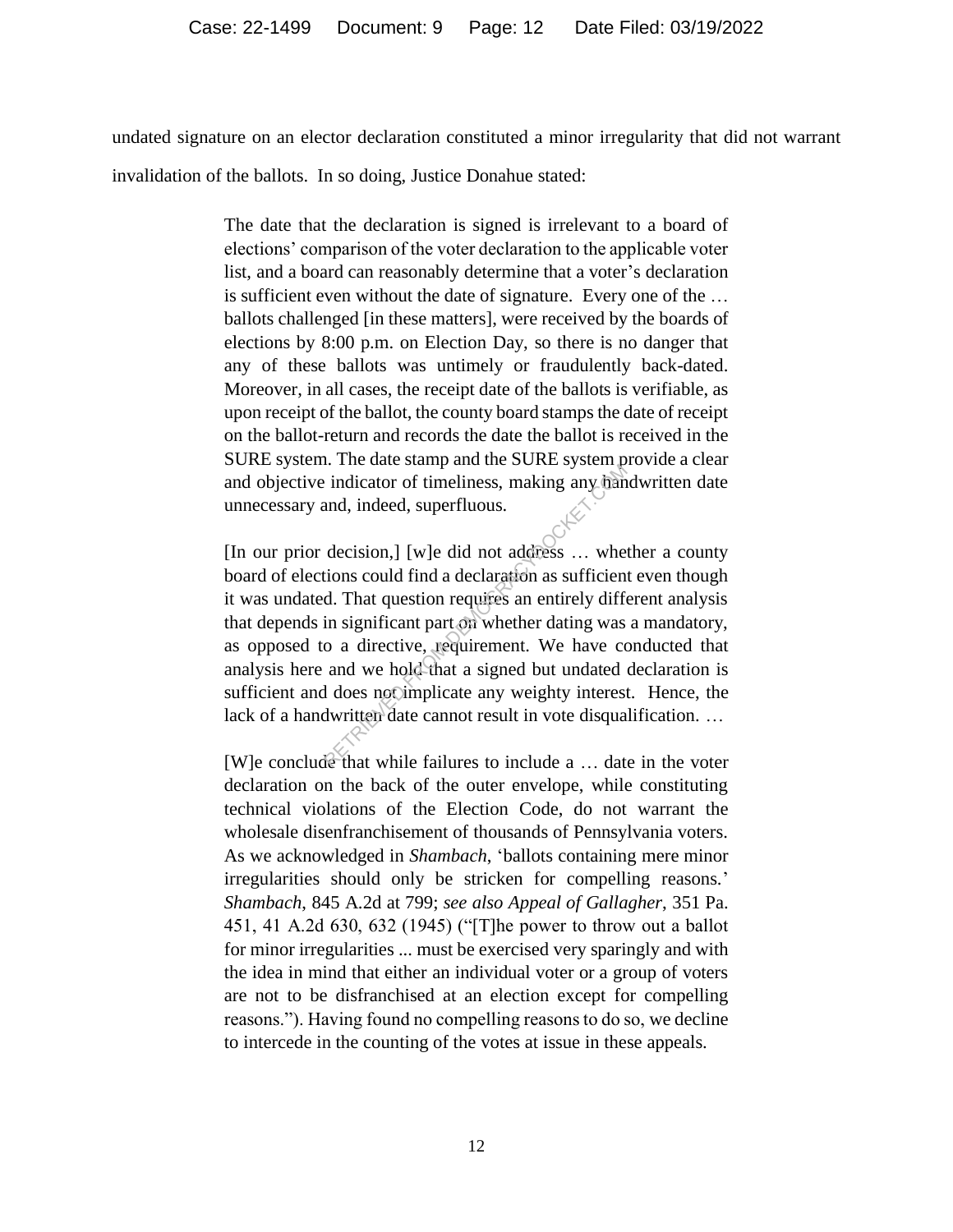Id. at 1078. Thus, three of the Justices of the Supreme Court determined that the lack of a date on the elector declaration on the outside envelope did not justify invalidation of mail-in ballots.

In contrast, Justice Dougherty, in a concurring and dissenting opinion joined by Chief Justice Saylor and Justice Mundy disagreed concluding, "the statutory language expressly requires that the elector provide [a date]." *Id.* at 1090 (Pa. 2020) (Dougherty, J., concurring and dissenting). Thus, three of the Justices of the Supreme Court determined the lack of a date on the elector declaration on the outside envelope of mail-in ballots rendered those ballots invalid.

However, the seventh Justice of the Supreme Court, Justice Wecht, authored a concurring and dissenting opinion in which he agreed with Justices Dougherty and Mundy and Chief Justice Saylor, that an elector's failure to comply with the date requirement on the elector declaration rendered the mail-in ballots invalid. In so doing, Justice Wecht believed this ruling, which announced a new rule of law, should only be applied prospectively so that the undated mail-in ballots would be canvassed in the November 2020 election, but they would not be counted in future elections. To that end, Justice Wecht opined<sup>.</sup> From the date requirement<br>
Social From Society and Society<br>
Returnal Complete Street Weekt<br>
We should only be applied prospectively<br>
The November 2020 election, but they we<br>
ce Weekt opined.<br>
Social From Social From the EQ

I part ways with the conclusion reflected in the [OAJC] … that a voter's failure to comply with the statutory requirement that voters date the voter declaration should be overlooked as a 'minor irregularity.'  $\delta$ This requirement is stated in unambiguously mandatory terms, and nothing in the Election Code suggests that the legislature intended that courts should construe its mandatory language as directory. Thus, in future elections, I would treat the date … requirement as mandatory in both particulars, with the omission of [the date] sufficient without more to invalidate the ballot in question. However, under the circumstances in which the issue has arisen, I would apply my interpretation only prospectively. So despite my reservations about the OAJC's analysis, I concur in its disposition of these consolidated cases. …

The only practical and principled alternative is to read 'shall' as mandatory. Only by doing so may we restore to the legislature the onus for making policy judgments about what requirements are necessary to ensure the security of our elections against fraud and avoid inconsistent application of the law, especially given the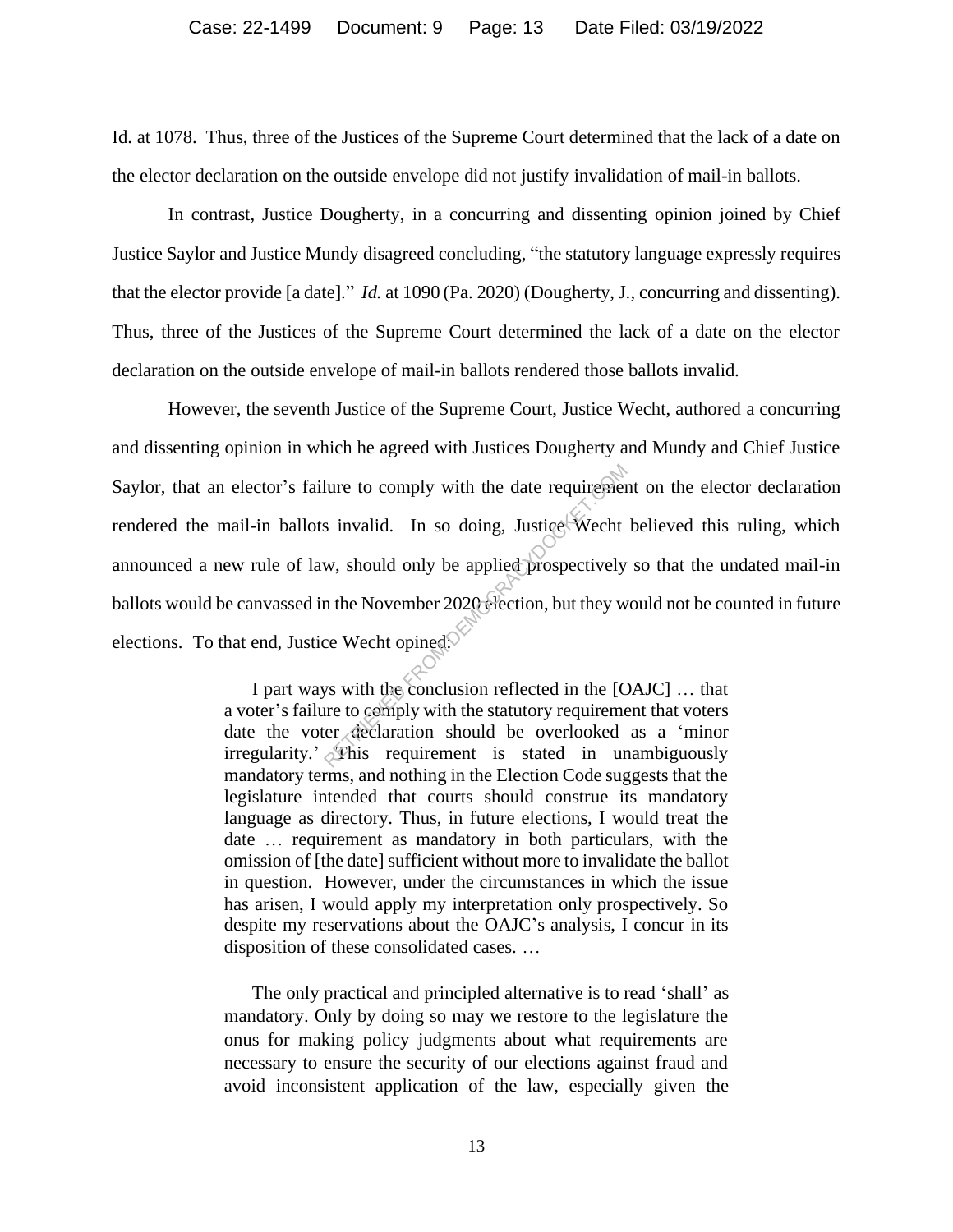certainty of disparate views of what constitute 'minor irregularities' and countervailing 'weighty interests.'

I do not dispute that colorable arguments may be mounted to challenge the necessity of the date requirement, and the OAJC recites just such arguments. But colorable arguments also suggest its importance, as detailed in Judge Brobson's opinion [below] as well as Justice Dougherty's Concurring and Dissenting Opinion. And even to indulge these arguments requires the court to referee a tug of war in which unambiguous statutory language serves as the rope. That reasonable arguments may be mounted for and against a mandatory reading only illustrates precisely why we have no business doing so.

Ultimately, I agree with Judge Brobson's description of the greatest risk that arises from questioning the intended effect of mandatory language on a case-by-case basis:

While we realize that our decision in this case means that some votes will not be counted, the decision is grounded in law. It ensures that the votes will not be counted because the votes are invalid as a matter of law. Such adherence to the law ensures equal elections throughout the Commonwealth, on terms set by the General Assembly. The danger to our democracy is not that electors who failed to follow the law in casting their ballots will have their ballots set aside due to their own error; rather, the real danger is leaving it to each county board of election to decide what laws must be followed (mandatory) and what laws are optional (directory), providing a patchwork of unwritten and arbitrary rules that will have some defective ballots counted and others discarded, depending on the county in which a voter resides. Such a patchwork system does not guarantee voters an 'equal' election, particularly where the election involves intercounty and statewide offices. We do not enfranchise voters by absolving them of their responsibility to execute their ballots in accordance with law. that arises from questioning the interary<br>nguage on a case-by-case basis:<br><br><br><br><br><br><br><br> : we realize that our decision-in this cases will not be counted, the<br>decision is groups<br><br><br><br> : that the votes will not be counted becaded<br><br><br>

We must prefer the sometimes-unsatisfying clarity of interpreting mandatory language as such over the burden of seeking The Good in its subtext. Substantive perfection is the ever-elusive concern of the legislature. Ours must be consistency of interpretive method without fear or favor, a goal that recedes each time a court takes liberties with statutory language in furtherance of salutary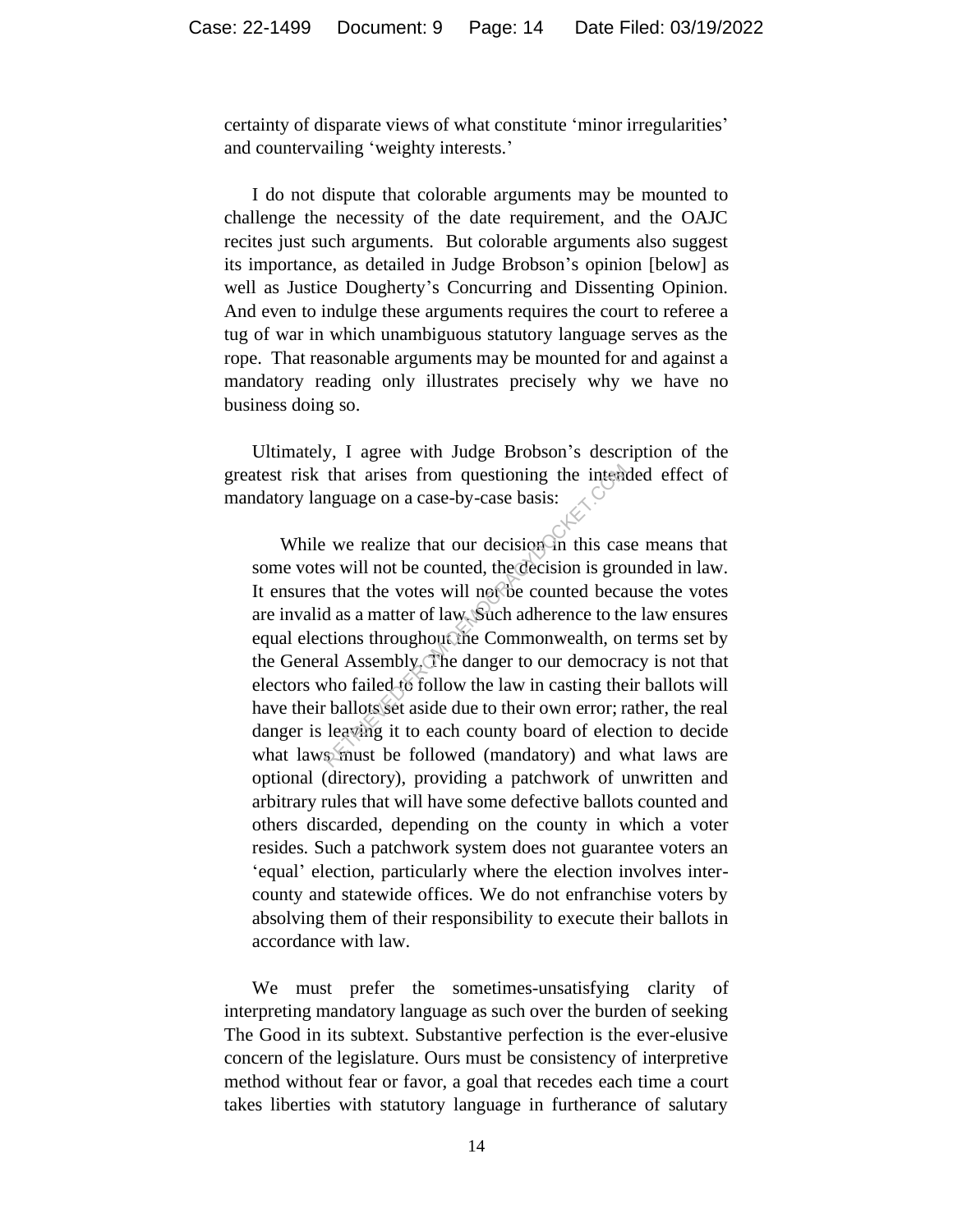abstractions. Because the OAJC favors a more intrusive and ambitious inquiry, I respectfully dissent.

But just because I disagree with the OAJC's interpretation of the date … requirement does not inexorably lead me to the conclusion that the votes at issue in this case must be disqualified. While it is axiomatic that *ignorantia legis neminem excusat* (ignorance of the law excuses no one), this Court may elect to apply only prospectively a ruling that overturns pre-existing law or issues a ruling of first impression not foreshadowed by existing law. Indeed, we have done so in at least one case under the Election Code. In *Appeal of Zentner* [626 A.2d 146 (Pa. 1994)], we confronted a statute governing candidates' obligation to submit statements of financial interests by a time certain that had been revised specifically to correct our previously fluid interpretations of the predecessor statute. We were forced to consider whether our newly strict construal of the revised statute should result in the invalidation of entire ballots already cast because they included one or more candidates who had failed to satisfy the statutory disclosures. We held, as the legislature clearly intended, that a candidate's 'failure to file the requisite financial interests statement within the prescribed time shall be fatal to a candidacy.<sup>3</sup> But we also concluded that to 'void the results of an election where all candidates were submitted to the voters, with late but nonetheless filed financial statements which left adequate time for study by the electorate, would be an unnecessary disenfranchisement.' Thus we determined that our holding should apply prospectively but not to the election at issue. were forced to consider whether our<br>the revised statute should result in the ir<br>is already cast because they included<br>ho had failed to satisfy the statutory dis-<br>gislature clearly intended that a candida-<br>site financial in

It goes without saying that 2020 has been an historically tumultuous year. In October of 2019, the legislature enacted Act 77, introducing no-excuse mail-in voting with no inkling that a looming pandemic would motivate millions of people to avail themselves of the opportunity to cast their ballots from home in the very first year that the law applied. Soon thereafter, Act 12, introduced and enacted with unprecedented alacrity in response to the pandemic, further amended the Election Code to address emergent concerns prompted by the looming public health crisis. While aspects of the new provisions that are relevant to this case were not wholly novel to the Code, as such—for example, the provisions that authorized noexcuse mail-in voting by and large just expanded the pool of voters to whom the rules that long had governed absentee balloting applied—the massive expansion of mail-in voting nonetheless presented tremendous challenges to everyone involved in the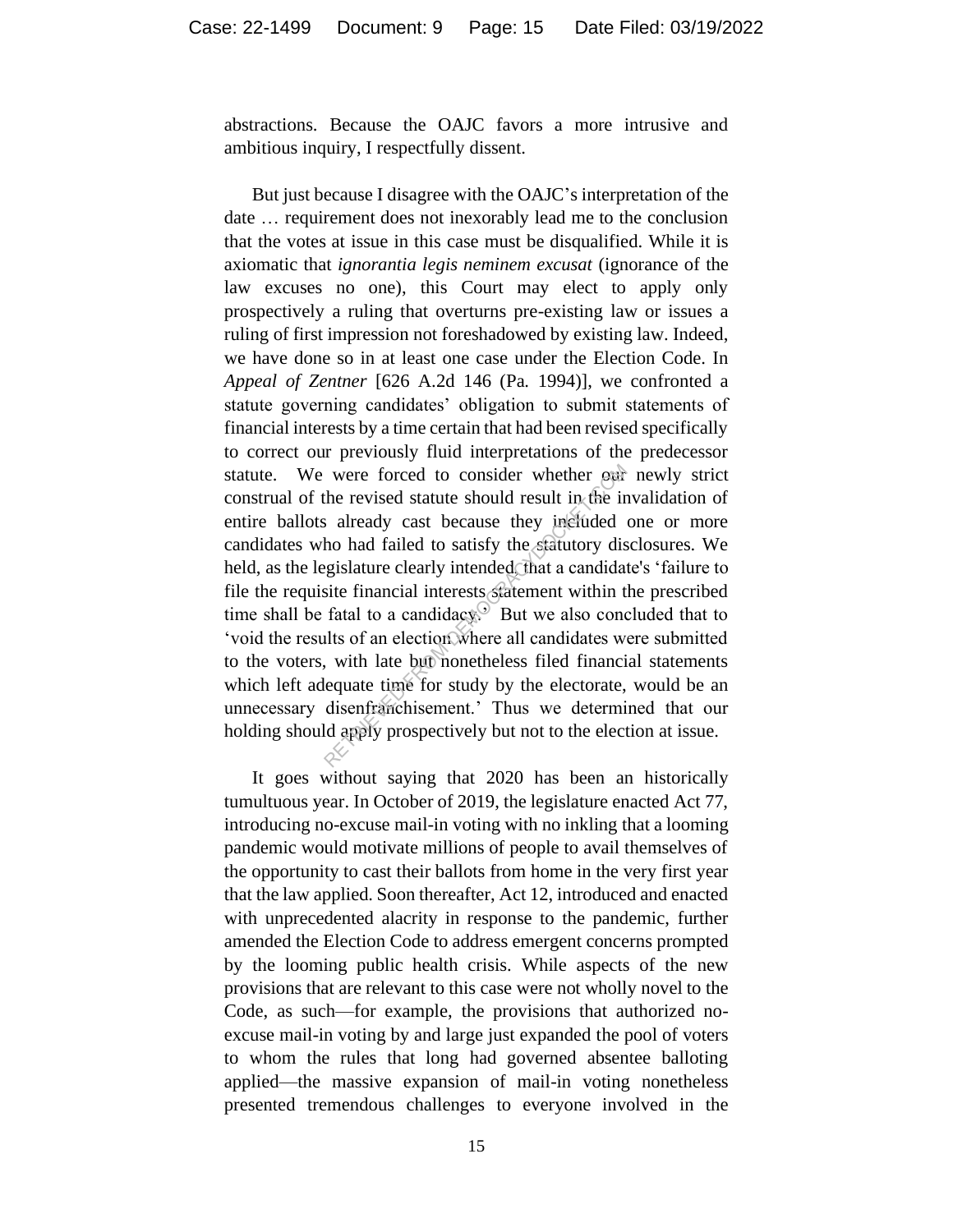administration of elections, from local poll workers to the Secretary of the Commonwealth. Importantly, it transformed the incentives of probing the mail-in balloting provisions for vulnerabilities in furtherance of invalidating votes. For the first time, a successful challenge arising from a given technical violation of statutory requirements might result in the invalidation of many thousands of no-excuse mail-in ballots rather than scores or hundreds of absentee ballots.

In advance of the 2020 election, neither this Court nor the Commonwealth Court had occasion to issue a precedential ruling directly implicating the fill out, date and sign requirement. Moreover, as the OAJC highlights in multiple connections, the Secretary issued confusing, even contradictory guidance on the subject. Thus, local election officials and voters alike lacked clear information regarding the consequence of, e.g., failing to handwrite one's address on an envelope that already contained preprinted text with that exact address or record the date beside the voter's declaration signature.

I have returned throughout this opinion to our decision in *PDP*, and I do so once more. I maintained in that case that the Election Code should be interpreted with unstinting fidelity to its terms, and that election officials should disqualify ballots that do not comply with unambiguous statutory requirements, when determining noncompliance requires no exercise of subjective judgment by election officials. The date requirement here presents such a case. But I also emphasized that disqualification is appropriate '[s]o long as the Secretary and county boards of elections provide electors with adequate instructions for completing the declaration of the elector including conspicuous warnings regarding the consequences for failing strictly to adhere' to those requirements. I cannot say with any confidence that even diligent electors were adequately informed as to what was required to avoid the consequence of disqualification in this case. As in *Zentner*, it would be unfair to punish voters for the incidents of systemic growing pains. egarding the consequence of, e.g., failing<br>on an envelope that already contained p<br>act address or record the date beside<br>gnature.<br>urned throughout this opinion to our dec<br>once more. I maintained in that case that<br>be interp

In case after case involving the Election Code, especially this year, we have been reminded how important it is that the General Assembly provide unambiguous guidance for the administration of the election process. But it is imperative that we recognize when the legislature has done precisely that, and resolve not to question the legislature's chosen language when it has done so. And perhaps it is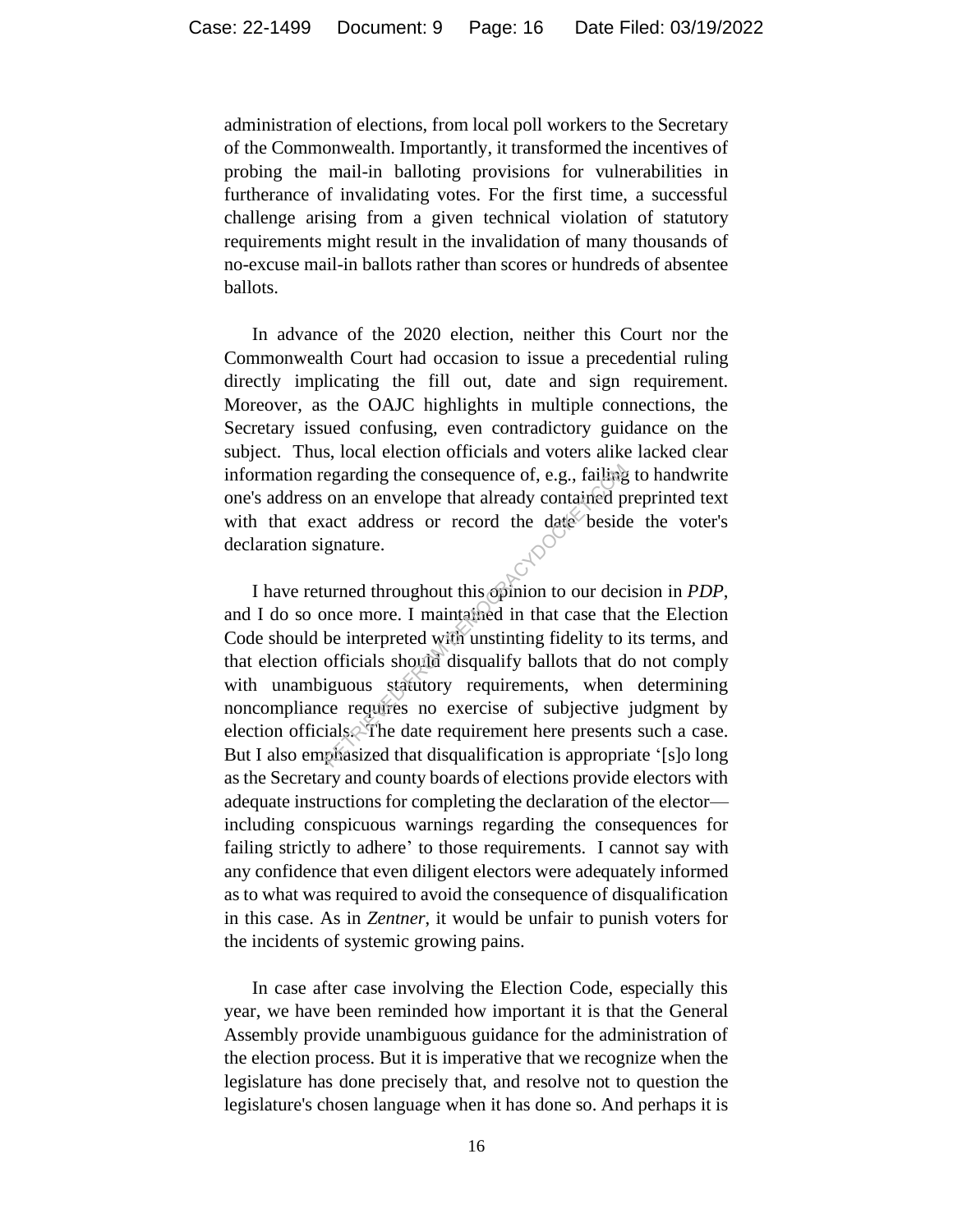a silver lining that many of the problems that we have encountered this year, in which a substantially overhauled electoral system has been forced to make its maiden run in stormy seas, are now clear enough that the legislature and Department of State have notice of what statutory refinements are most needful. It is my sincere hope that the General Assembly sees fit to refine and clarify the Election Code scrupulously in the light of lived experience. In particular, because this is the second time this Court has been called upon to address the declaration requirement, it seems clear that the General Assembly might clarify and streamline the form and function of the declaration, perhaps prescribing its form to advance clarity and uniformity across the Commonwealth.

*Id.* at 1079-89 (Wecht, J., concurring and dissenting) (footnotes omitted) (emphasis added). As a result, the majority of the Justices of the Supreme Court held that Section 1306-D(a) of the Election Code requires that the elector declaration on the outside envelope be dated and the failure to include a date rendered undated ballots invalid.

In interpreting the Supreme Court's decision in In re Canvass of Absentee and Mail-in Ballots of November 3, 2020 General Election, the Department of State, through its Deputy Secretary of Elections and Commissions, issued the following guidance (with emphasis added): From declaration on the outside envelope<br>the ballots invalid.<br>upreme Court's decision in In re Canva<br>20 General Election, the Department of<br>commissions, issued the following guidar<br>Municipal Primary on May 18, [2021] the<br>r

Since the Municipal Primary on May 18, [2021] the department has seen several news articles suggesting that some counties are continuing to accept and count ballots that do not contain … a date on the voter's declaration.

As you know, the department updated the content and the instructions on the declaration envelope to ensure that voters know they must sign and date the envelope for their ballot to be counted. Furthermore, our updated guidance is consistent with the Supreme Court's ruling last September in *In Re: Canvass of Absentee and Mail-in Ballots of November 3, 2020 General Election*, wherein the Court held that in future elections a voter's declaration envelope must be … dated for the ballot to count. Though we share your desire to prevent the disenfranchisement of any voter, particularly when it occurs because of a voter's inadvertent error, we must strongly urge all counties to abide by the Court's interpretation of this statutory requirement.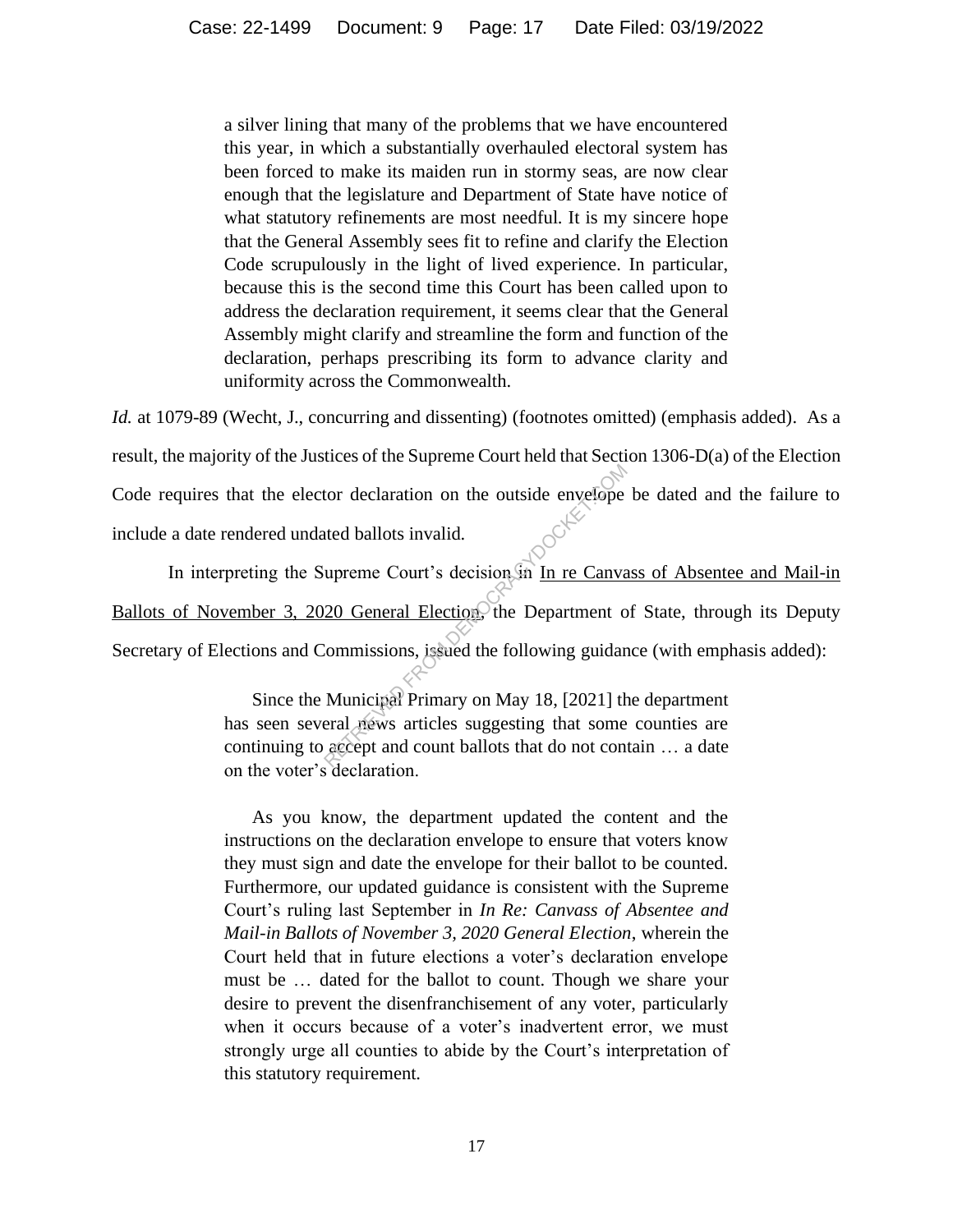We also believe that it is prudent to again remind you of our previous clarification of 10/25/2020. As noted in that communication, there is no basis to reject a ballot for putting the 'wrong' date on the envelope, nor is the date written used to determine the eligibility of the voter. You should process these ballots normally.

See Ex. A. This guidance from the Department of State is consistent with the Supreme Court's precedent.

Under Pennsylvania law, and given the determination by the Commonwealth Court, review of which was declined by the Pennsylvania Supreme Court, in the state court challenges to the ballots at issue, under both Pennsylvania statutory law and administrative guidance, failure to sign and date the ballot-return envelope is an unambiguous statutory requirement, and the failure to affix a date as required disqualifies the ballot from consideration. Thus, the District Court's conclusion is consistent with existing state law and no error is present that Plaintiffs' can point to support their position that they have a strong likelihood of success on appeal. EVERTIFY VALUE STATES STATES SERVICE THE VERTIFY THE MUNICIPY TECTOR (QUALIFIES the ballot from consideration.<br>
1 existing state law and the error is present ey have a strong likelihood of success on d dispute that "voting

Although it is beyond dispute that "voting is of the most fundamental significance under our constitutional structure ... [i]t does not follow … that the right to vote in any manner and the right to associate for political purposes through the ballot are absolute." Burdick v. Takushi, 504 U.S. 428 (1992) (citations omitted). In fact, the Constitution itself provides that states may prescribe the "Times, Places and Manner of holding Elections" and the United States Supreme Court has recognized that states retain the power to regulate their elections. Id.; see also Siegel v. Lepore, 234 F.3d 1163, 1179–80 (11th Cir. 2000); Art. I, § 4, cl. 1 of the Constitution. As the United States Supreme Court noted in Burdick, "[c]ommon sense, as well as constitutional law, compels the conclusion that government must play an active role in structuring elections; 'as a practical matter, there must be a substantial regulation of elections if they are to be fair and honest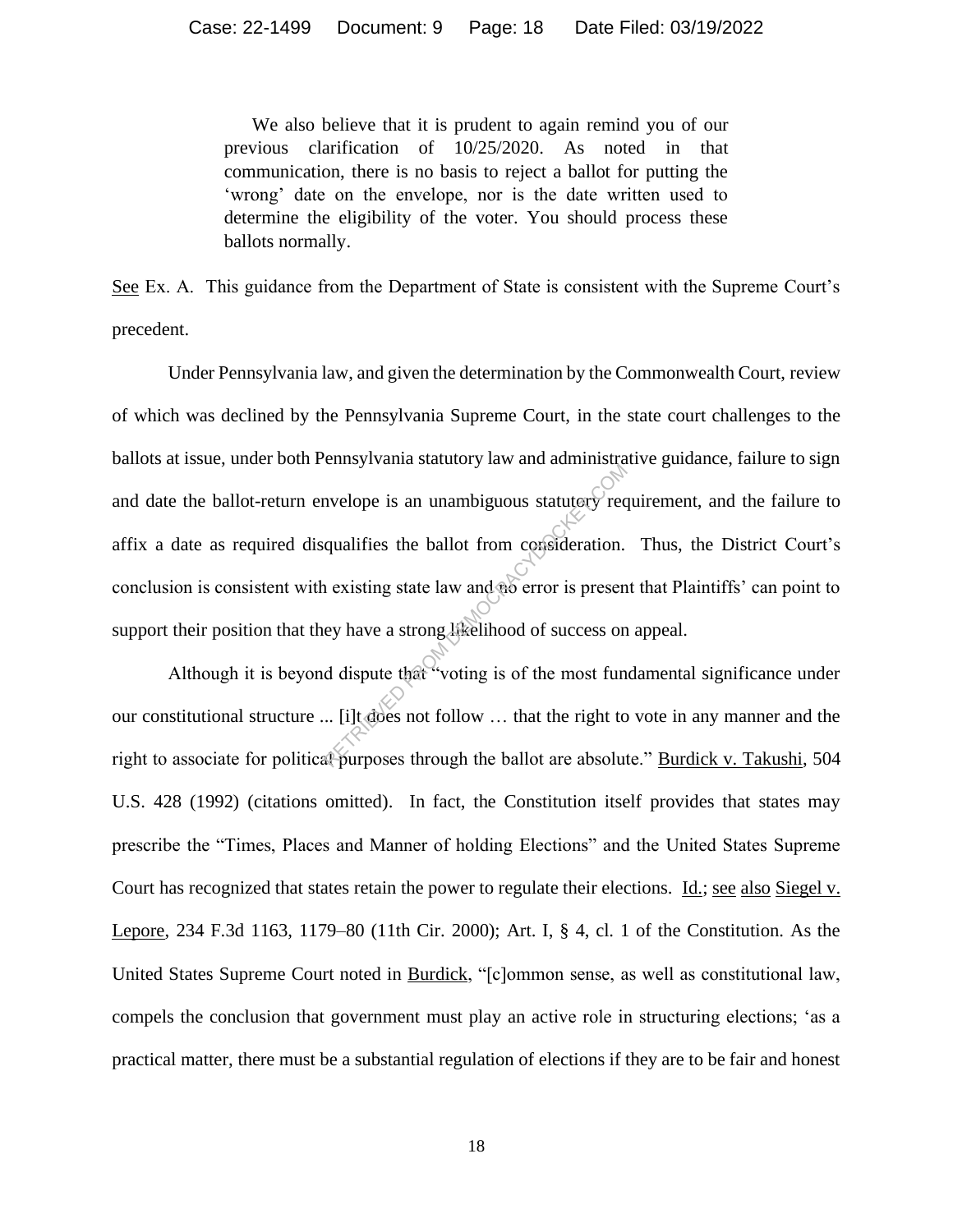and if some sort of order, rather than chaos, is to accompany the democratic processes.' " 504 U.S. at 433 (quoting Storer v. Brown, 415 U.S. 724, 730 (1974)).

It is also well-settled that all election laws result in the imposition of a burden on voters. Id. As a result, not every election law will be subjected to strict scrutiny by the courts. Id.; see also Anderson v. Celebrezze, 460 U.S. 780, 788, 103 S.Ct. 1564, 1569–70, 75 L.Ed.2d 547 (1983). In Anderson, the United States Supreme Court established that a court considering a challenge to a state election law must instead weigh the character and magnitude of the asserted injury to the rights protected by the First and Fourteenth Amendments that the plaintiff seeks to vindicate. It must then identify and evaluate the precise interests put forward by the State as justifications forth burden imposed by its rule. "In passing judgment, the Court must consider the extent to which those interests make it necessary to burden the plaintiff's rights." Id. at 789.

Whether an election law is subject to strict scrutiny or some lesser standard of review depends upon the extent to which the law burdens a plaintiff's First and Fourteenth Amendment rights. Burdick, 504 U.S. at 434. If the election law imposes a "severe" restriction on a plaintiff's First and Fourteenth Amendment rights, the election law must be "narrowly drawn to advance a state interest of compelling importance." Id. (citing Norman v. Reed, 502 U.S. 279, 289 (1992)). If the election law imposes "reasonable, nondiscriminatory restrictions" upon the plaintiff's First and Fourteenth Amendment rights, the "State's important regulatory interests are generally sufficient to justify" the restrictions imposed by the election law. Id. (citing Anderson, 460 U.S.) at 788, 103 S.Ct. at 1569–70); accord McIntyre v. Ohio Elections Comm'n, 514 U.S. 334, 345, 115 S.Ct. 1511, 1518, 131 L.Ed.2d 426 (1995) (applying strict scrutiny to election law which directly regulated free speech and which did not merely control the "mechanics of the electoral process"); Rosario v. Rockefeller, 410 U.S. 752 (1973); Green Party v. Weiner, 216 F.Supp.2d 176, 187 ate the precise interests put forward by the Court must<br>
"In passing judgment, the Court must of<br>
sary to burden the plaintiff strights." <u>Id.</u><br>
law is subject to strict scrutiny or somewhich the law burdens a plaintiff's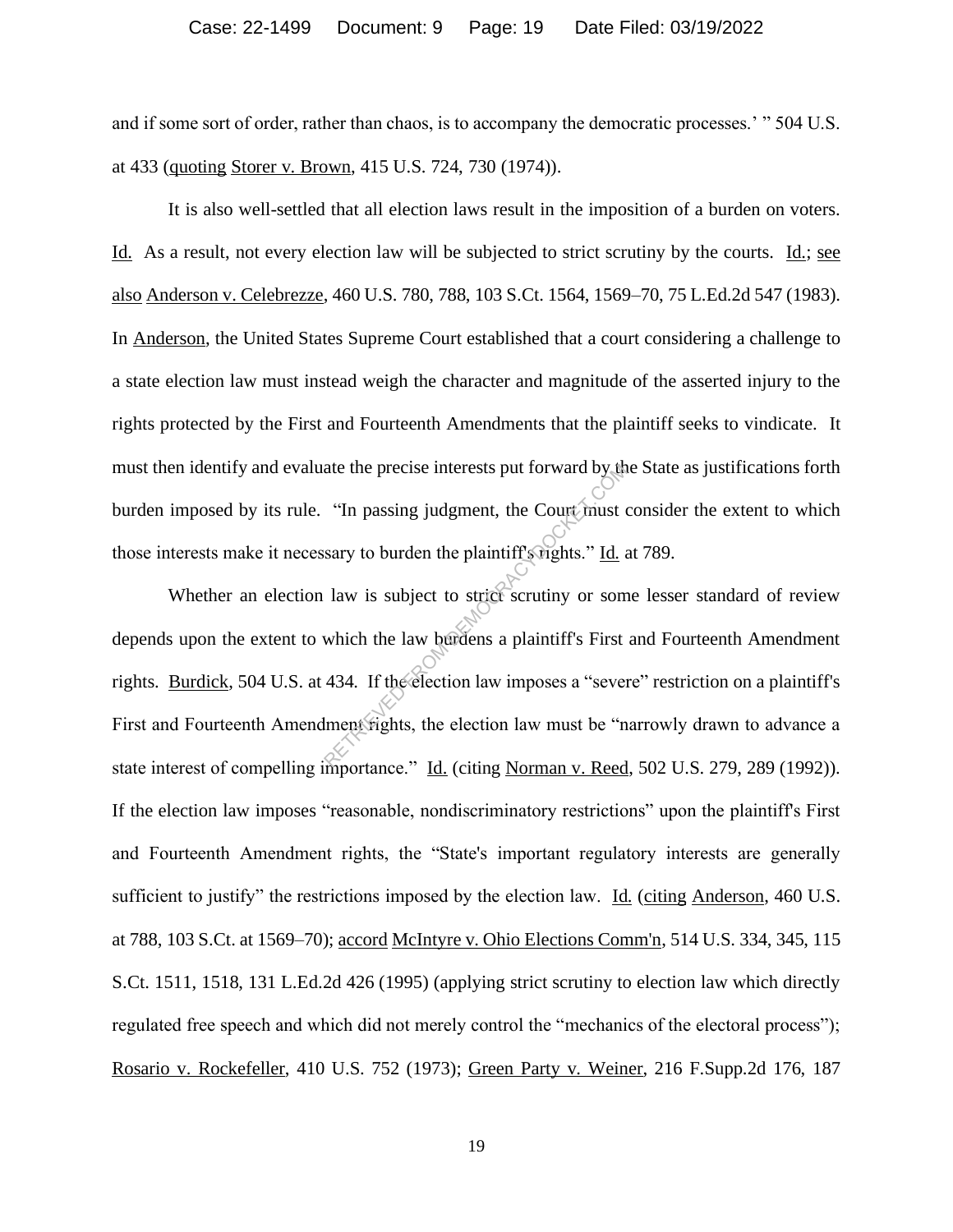(S.D.N.Y.2002) (finding that lesser standard of review applied to election law which mandated that primaries for certain parties would be conducted on paper ballots rather than voting machines because law only regulated the "mechanics" of the election).

Here, where Pennsylvania's Election Code imposes only "reasonable, nondiscriminatory" restrictions upon the right to vote, strict scrutiny is not required, a showing that there are important regulatory interests which justify the limited restrictions imposed, a violation of First and Fourteenth Amendment rights will not lie. A review of U.S. Supreme Court precedent supports this conclusion.

To that end, in Burdick, the plaintiff was a registered voter who challenged Hawaii's prohibition of allowing voters to vote for write-in candidates in primary or general elections. 504 U.S. at 430. Burdick claimed Hawaii's ban on write-in voting violated his First Amendment right of expression and association and asked the district court to enter a preliminary injunction ordering the state to permit and count write-in votes in the general election. The Ninth Circuit Court of Appeals held, although Hawaii's ban on write-in voting placed some restrictions on Burdick's right to vote, the restriction was justified in light of Hawaii's broad powers to regulate elections and the specific interests advanced by the state. Id. Burdick appealed to the United States Supreme Court, which agreed with the Ninth Circuit Court of Appeals. Id. dick, the plaintiff was a registered vote<br>
rs to vote for write-in candidates in prim<br>
d Hawaii's ban on write-in voting violate<br>
and asked the district court to enter a pre<br>
tu write-in votes in the general election.<br>
aii

The United States Supreme Court recognized Hawaii's election law did have an impact on Burdick's right to vote; however, the Court found that the ban on write-in voting did not unconstitutionally limit the right of voters to have candidates of their choice placed on the ballot. Id. at 434. In finding that Hawaii's system provided easy access to ballots and that any burden on voters was limited to those voters who chose their candidate days before the election, the Court in Burdick noted that it gave little weight to the interest a voter may have in "making a later rather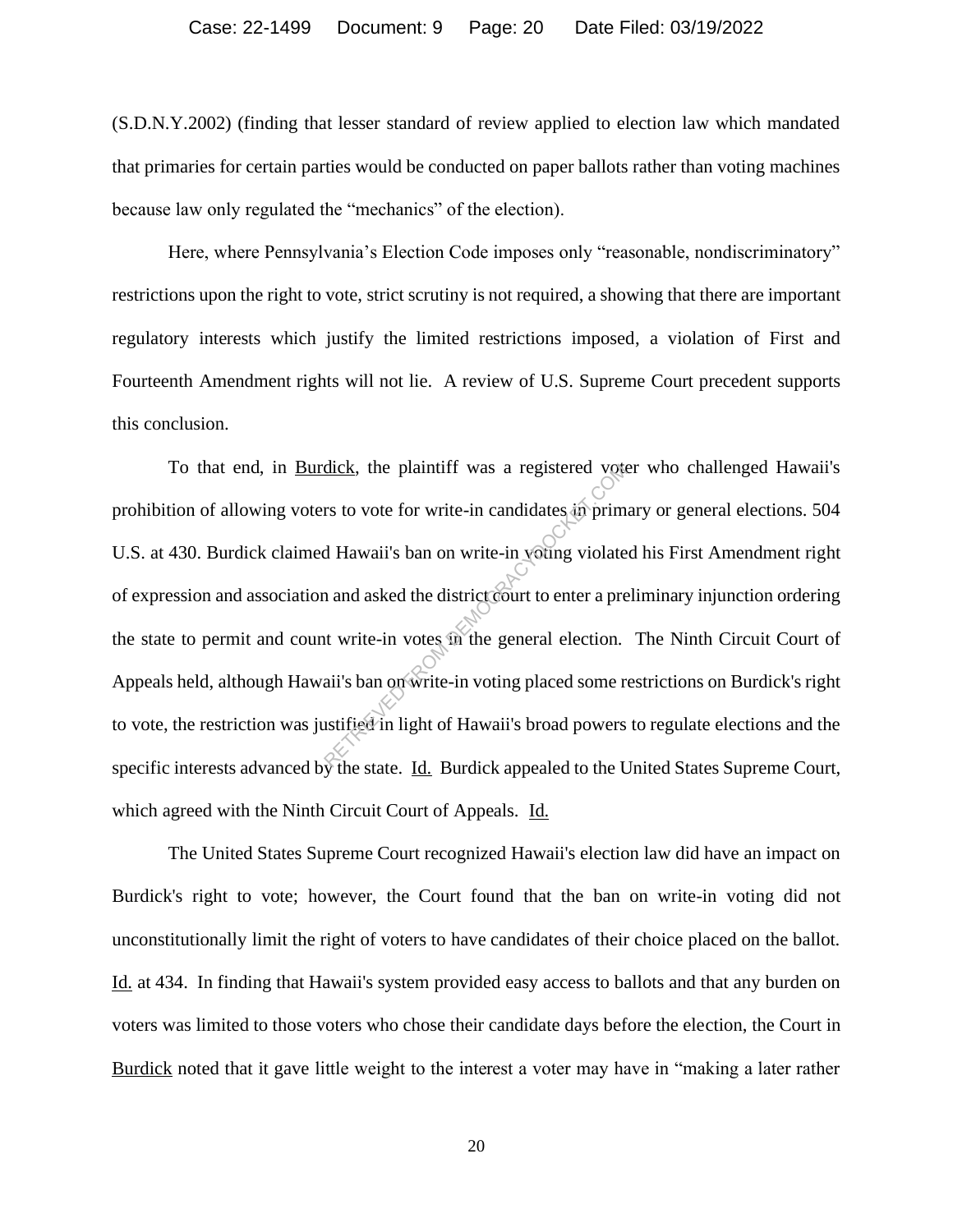than an early decision to seek independent ballot status." Id. at 437. In affirming the Ninth Circuit's decision vacating the injunction, the Burdick Court concluded that "[r]easonable regulation of elections does not require voters to espouse positions that they do not support; it does require them to act in a timely fashion if they wish to express their views in the voting booth." Id.

Similarly, in Rosario, the United States Supreme Court upheld another state election law which imposed a deadline by which voters were required to enroll in a political party in order to vote in a subsequent election. In holding that a New York election law did not constitute a ban on the voters' freedom of association under the First Amendment, the Rosario Court emphasized that the statute did not "absolutely disenfranchise the class to which the petitioners belong ... [r]ather, the statute merely imposed a time deadline on their enrollment, which they had to meet in order to participate in the next primary." Id. at 757.

The Court distinguished the limited restrictions on petitioners' right to vote imposed by the law in those cases from cases in which where a state's election laws "totally denied the electoral franchise to a particular class or residents, and there was no way in which the members of that class could have made themselves eligible to vote." Id. (referring to Carrington v. Rash, 380 U.S. 89 (1965) (where the Texas constitution prohibited all servicemen from voting regardless of the length of residence in the state); Kramer v. Union Free Sch. Dist. No. 15, 395 U.S. 621 (1969) (state law prohibited residents who were not parents or property owners from participating in school board elections); Cipriano v. City of Houma, 395 U.S. 701 (1969) (state law prohibited residents who were not property owners from voting in bond elections); Evans v. Cornman, 398 U.S. 419 (1970) (state law prohibited residents of a national facility located in the state from voting in any election)). Iy disentranchise the class to which themetical<br>time deadline on their enrollment, which<br>ry." Id. at 757.<br>hed the limited restrictions on petitioners'<br>es in which where a state's election laws<br>ss or residents, and there w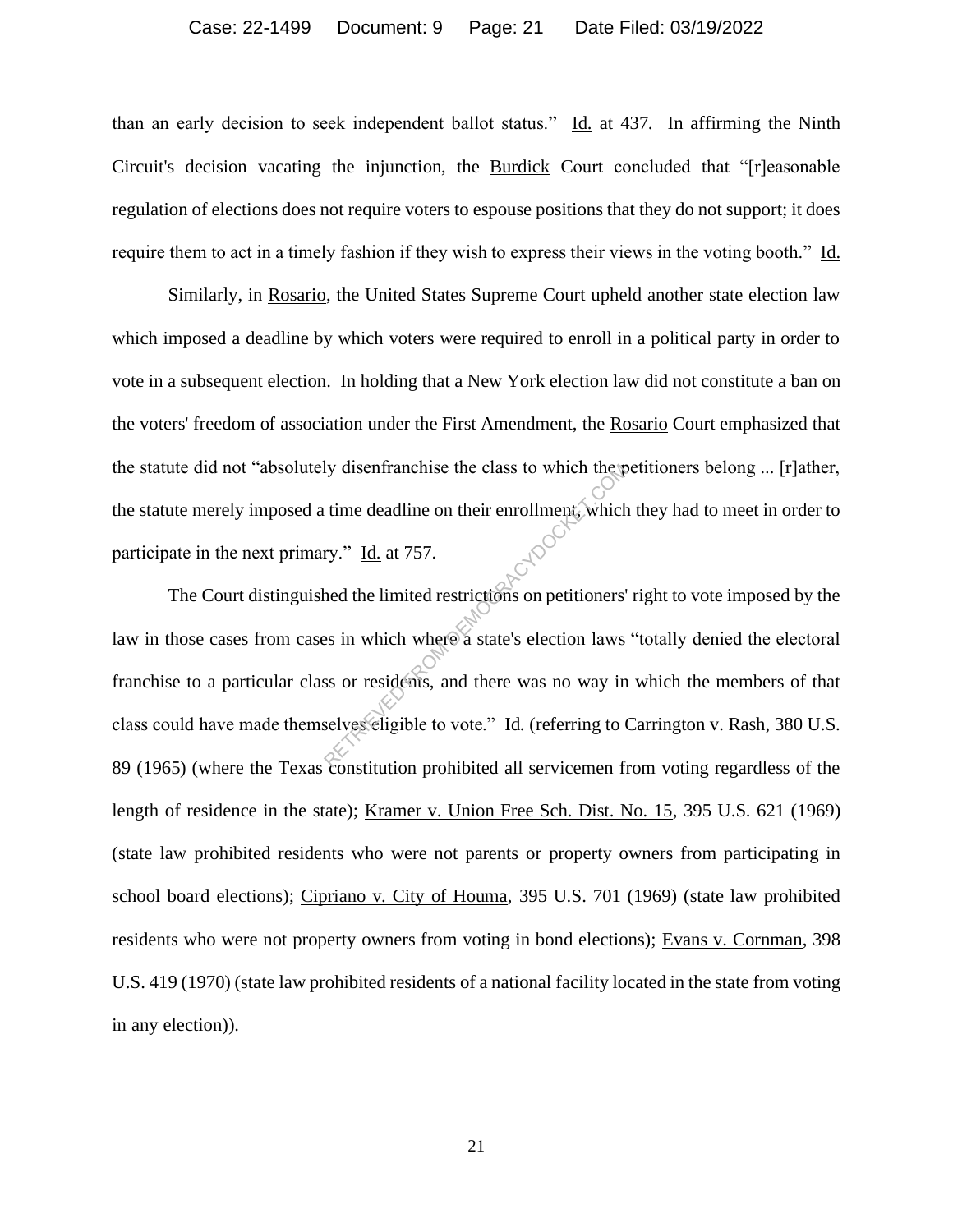Since the voters could have enrolled in a party before the deadline in time to vote in the next election, the Rosario Court held that the deadline imposed by the state did not constitute a ban on the voters' First Amendment freedoms but was merely a time limitation on when the voters had to act in order for them to participate in the next election. Id. at 758; see also Friedman (where law does not deny the right to vote to a class of persons, the state had a substantial interest in regulating their elections in order to make the elections "fair and honest" and to ensure that "some sort of order, rather than chaos, is to accompany the democratic processes).

In support of their position, Plaintiffs previously cited Northeast Ohio Coalition for the Homeless v. Husted, 837 F.3d 612 ( $6<sup>th</sup>$  Cir. 2016). There, the Court was faced with a challenge to the requirement under Ohio Law that voters who failed to write their correct address and birthdate on absentee-ballot envelopes would not have their ballot counted. While acknowledging the requirements were small, the Court held that Ohio failed to set forth any justification for mandating technical precision in the address and birthdate fields of the absentee-ballot identification envelope. The Court, however, did note that "combatting voter fraud perpetrated by mail is undeniably a legitimate concern, "citing Purcell v. Gonzalez, 549 U.S. 1, 4 (2006) (per curiam), yet before the District Court, Ohio did not even "offer[ ] combatting voter fraud" as a relevant interest. Sta 612 (6" Cir. 2016). There, the Court was<br>Law that voters who failed to write their<br>ss would not have their ballot counted.<br>Court held that Ohio failed to set forth an<br>address and birthdate fields of the al<br>ever, did n

The Court's decision in Northeast Ohio is factually and legally inapposite here. First, both the Commonwealth Court and the Pennsylvania Supreme Court have examined the sufficiency of the date requirement on the ballot-return envelope, and both Courts have conclusively determined it serves weighty governmental interests. In so doing, and as noted above, the Pennsylvania Supreme Court stated, the date requirement is not a minor irregularity that can be overlooked; instead, it serves "weighty interests," including fraud prevention, and is mandatory. As such, the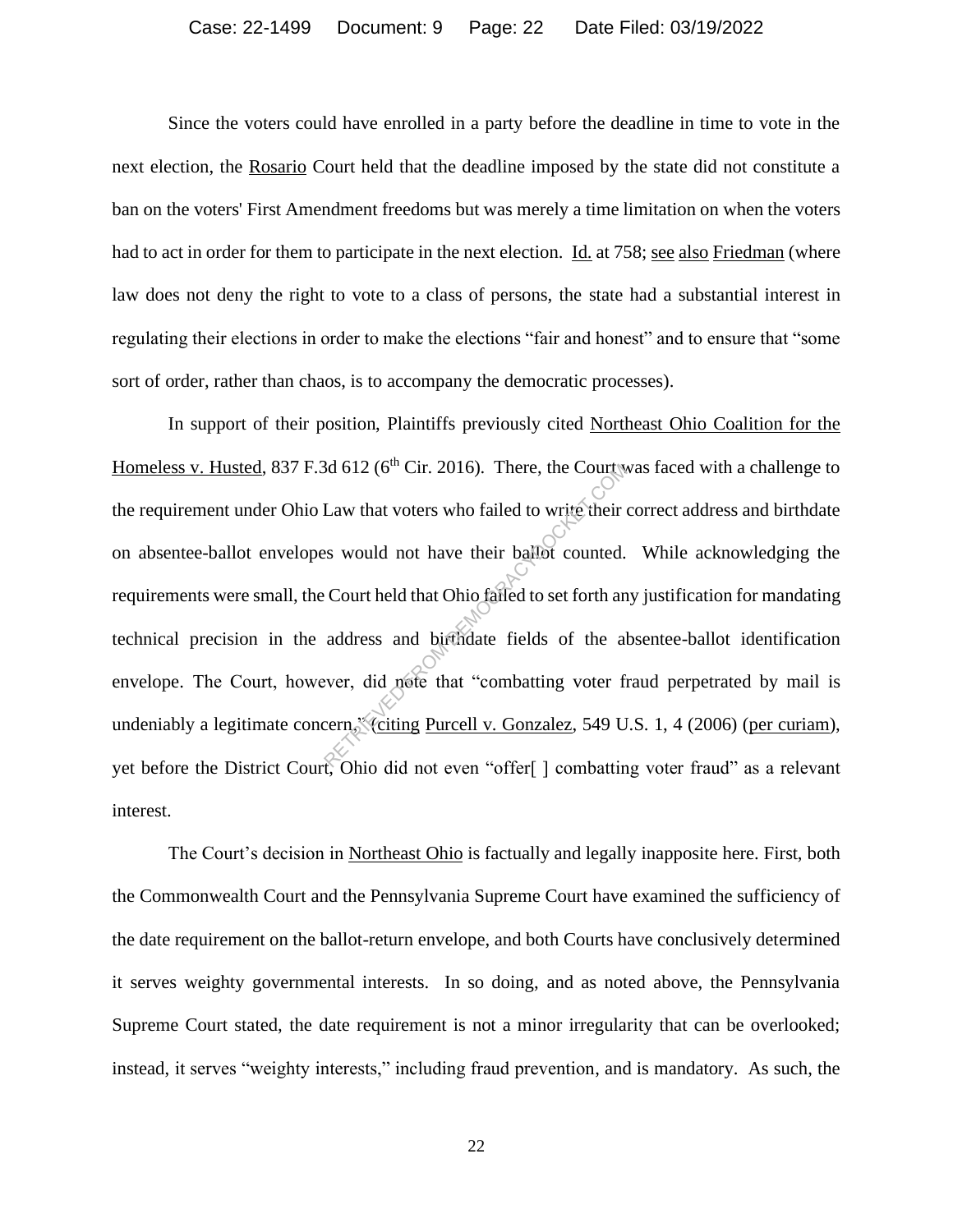absence of a date on the ballot-return envelope is not a minor defect. In re Canvass, see also In re Morrison-Wesley, 946 A.2d 789, 795 (Pa. Cmwlth. 2008) ("[t]he date is essential to determine the validity of the signature".

Likewise, the Commonwealth Court, stating that the Supreme Court's rationale contained in the concurring and dissenting opinion authored by Justice Dougherty in In re Canvass was persuasive, concluded the date requirement was a material requisite under the Election Code because it justified weighty interests, Ritter v. Lehigh County Board of Elections, 2022 WL 16577 (Pa. Cmwlth. 2022), at \*9, and the Pennsylvania Supreme Court denied review of this determination.

 Thus, the interest, as determined by both the Pennsylvania Supreme Court and the Commonwealth Court of Pennsylvania, of ensuring a fair and honest election, and the manner in which Pennsylvania has elected to address this concern is miniscule and purely mechanical, passes muster under the Burdick/Anderson framework. As a result, the burden placed upon mail-in voters under Pennsylvania Law does not constitute an undue burden under the First or Fourteenth Amendments to the United States Constitution, and Plaintiffs cannot demonstrate the requisite first element of a viable claim for the relief requested as a matter of law. as determined by both the Pennsylvan<br>
mnsylvania, of ensuring a fair and honest<br>
ted to address this concern is miniscule an<br>
nderson framework. As a result, the burde<br>
oes not constitute an undue burden un<br>
tates Constitu

On the second factor for the imposition of a stay or injunction, the applicant must "demonstrate that irreparable injury is likely [not merely possible] in the absence of [a] [stay]." Winter v. Natural Res. Def. Council, Inc., 555 U.S. 7, 22, 129 S.Ct. 365, 172 L.Ed.2d 249 (2008) (emphasis in text). With regard to this prong, the Board admits that once the election is certified officially, no further action can be taken to open the election or seek to have the Plaintiffs votes counted towards the results of election held in November 2021. While harm is present, as noted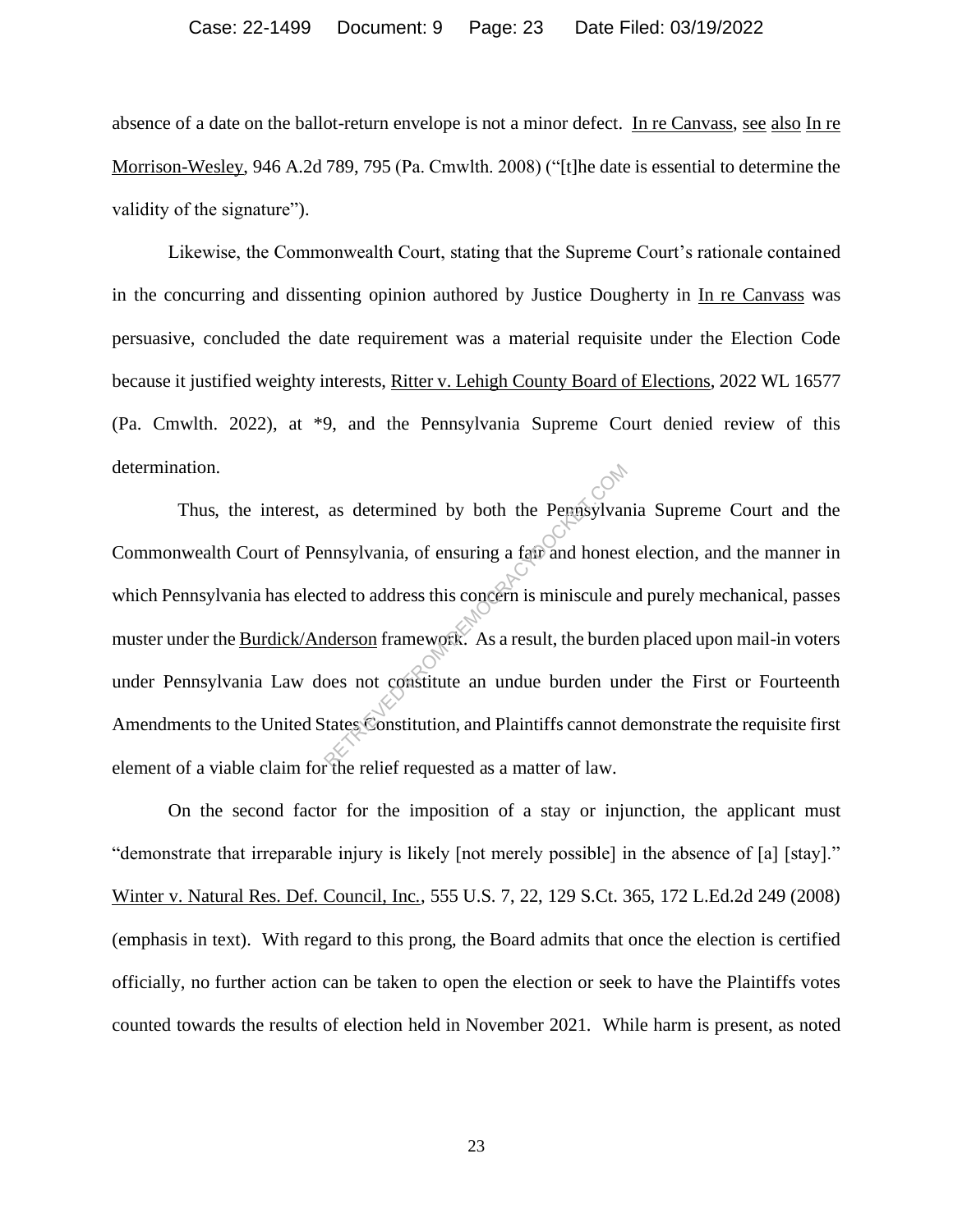in greater detail below, the existence of such harm, is not determinative and, such harm does not outweighs the harm to the nonmoving party here.

Of note, once an applicant satisfies the first two factors, which is expressly denied as set forth above, the stay inquiry calls for assessing the harm to the opposing party and weighing the public interest. Nken, 556 U.S. at 435. The Court must weigh the likely harm to the movant (absent a stay) (factor two) against the likely irreparable harm to the stay opponent(s) if the stay is granted (factor three). In re Revel AC, Inc., 802 F.3d 558 (3<sup>rd</sup> Cir. 2015). This is called the balancing of harms or balancing of equities. Id. The Court must also take into account where the public interest lies (factor four)—in effect, how a stay decision has "consequences beyond the immediate parties." Roland Mach., 749 F.2d at 388.

In this context, a number of outcomes are possible. Where the balance of harms and public interest weigh in favor of a stay, and the Court deems that the stay movant has made a sufficient showing of success on appeal, a stay should be granted. Id. Where the opposite is true—i.e., the merits, balance of harms, and public interest favor the stay opponent—a stay should be denied. Id. Between these easy examples are the more difficult cases, such as "where the merits favor one party and the balance of harms favors the other." Gotanda, at 821. There (along with the public interest) we must "evaluate the degree of irreparable injury with the prospects of prevailing on the merits." Id. our)—in effect, how a stay decision has<br>Mach., 749 F.2d at 388.<br>there of outcomes are possible. Where the<br>stay, and the Court deems that the stay n<br>al, a stay should be granted. <u>Id.</u> Where the<br>d public interest favor the

In deciding how strong a case a stay movant must show, the Third Circuit views favorably what is often referred to as the "sliding-scale" approach. See Constructors Ass'n of W. Pa. v. Kreps, 573 F.2d 811, 815 (3d Cir.1978); Del. River Port Auth. v. TransAmerican Trailer Transp., Inc., 501 F.2d 917 (3d Cir.1974). Under it, "[t]he necessary 'level' or 'degree' of possibility of success will vary according to the court's assessment of the other [stay] factors." Mohammed, 309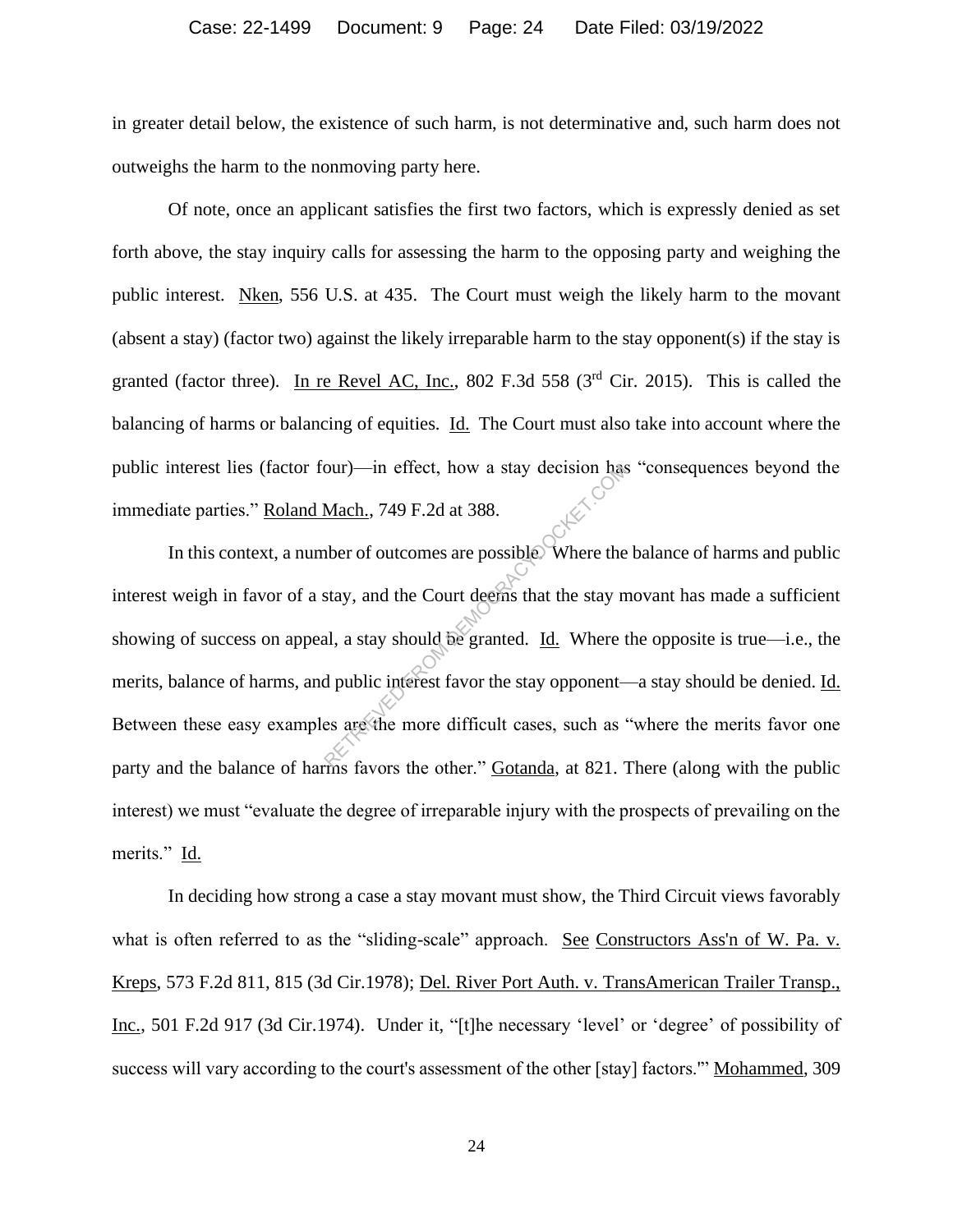F.3d at 101 (second alteration in original) (quoting Wash. Metro., 559 F.2d at 843). Stated another way, "[t]he more likely the plaintiff is to win, the less heavily need the balance of harms weigh in [its] favor; the less likely [it] is to win, the more need it weigh in [its] favor." Roland Mach., 749 F.2d at 387.

Here, the third and fourth requirements of the applicable test weigh decidedly in favor of denying the requested relief. As noted by Judge Leeson in his Order denying the requested stay and/or injunction in the first instance, the electors of the Commonwealth have a significant interest in the conclusion of elections and in finality of determinations. While it is acknowledged that the votes at issue here will not be counted if the election is certified on Monday at 3:00 p.m., Plaintiffs will not incur any tangible harm to person, property, or liberty beyond that harm.

On the other hand, the continued extension of the instant election is negatively impacting the Board's ability to adequately and appropriately prepare for the next election, which are the primaries slated for approximately two months from now. The harm to the public if this election is not concluded soon, not to mention the lack of confidence distilled by the continuation of this matter, far exceeds the impact noted by Plaintiffs. This is even more so evident when coupled with the realization that the challenges to this single election have been addressed by no less than 4 separate Courts, and addressed on the merits in part by the Supreme Court of Pennsylvania. This includes the comprehensive review undertaken by the District Court below, the Court of Common Pleas, the Commonwealth Court, and the Pennsylvania Supreme Court, which have all examined the challenges to this election (the Pennsylvania Supreme Court by denying review). e counted if the election is certified on Max<br>arm to person, property, or liberty beyon<br>ne continued extension of the instant electrical<br>tately and appropriately prepare for the<br>mately two months from now. The harm<br>o menti

Additionally, as noted by Judge Leeson in his Order dated March 18, 2022, denying Plaintiffs' Emergency Motion, the Board agreed to a stay pending the review by the District Court

25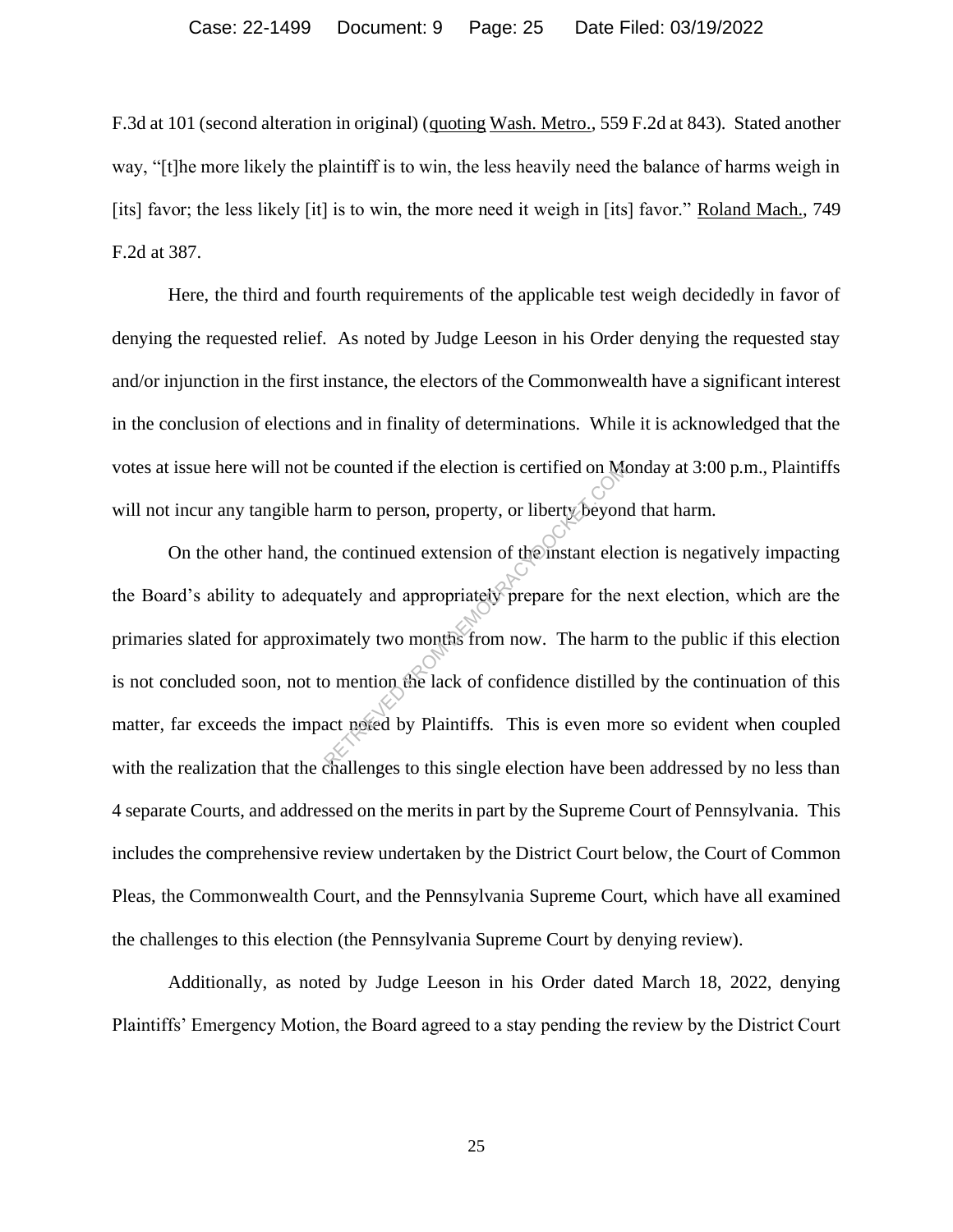of the issues presented. That review has been completed, with the provision of a comprehensive analysis of all applicable issues, and the absence of any readily identifiable errors.

Keeping in mind that the first two factors are the most critical, even if a movant demonstrates irreparable harm that decidedly outweighs any potential harm to the other party, which is expressly denied, for a stay to be granted, the moving party is still required to show, at a minimum, 'serious questions going to the merits.'" Mich. Coal. of Radioactive Material Users, 945 F.2d at 153–54 (see In re DeLorean Motor Co., 755 F.2d 1223, 1229 (6th Cir.1985)). As three of the four factors decidedly and unequivocally weight against Plaintffs, and there is a notable absence of a single serious question going to the merits, the imposition of a stay and/or injunction pending the current appeal is improper and must be denied.

In sum, Plaintiffs have failed to satisfy the well-settled test for the imposition of an injunction and/or stay pending an appeal to this Court. In the absence of the requisite showing, Plaintiffs' requested relief, an injunction or stay pending appeal, mut be denied with prejudice as a matter of law. The improper and must be denied.<br>Supported to satisfy the well-settled te<br>ng an appeal to this Gourt. In the absent<br>in injunction or stay pending appeal, mut

Respectfully Submitted,

REPKA MAZIN, LLC

By: *Lucas J. Repka*

Lucas J. Repka, Esq. Pa. ID. No. 93509 108 East Center Street Nazareth, Pennsylvania 18064 Phone: (610) 365-2670

DATED: March 19, 2022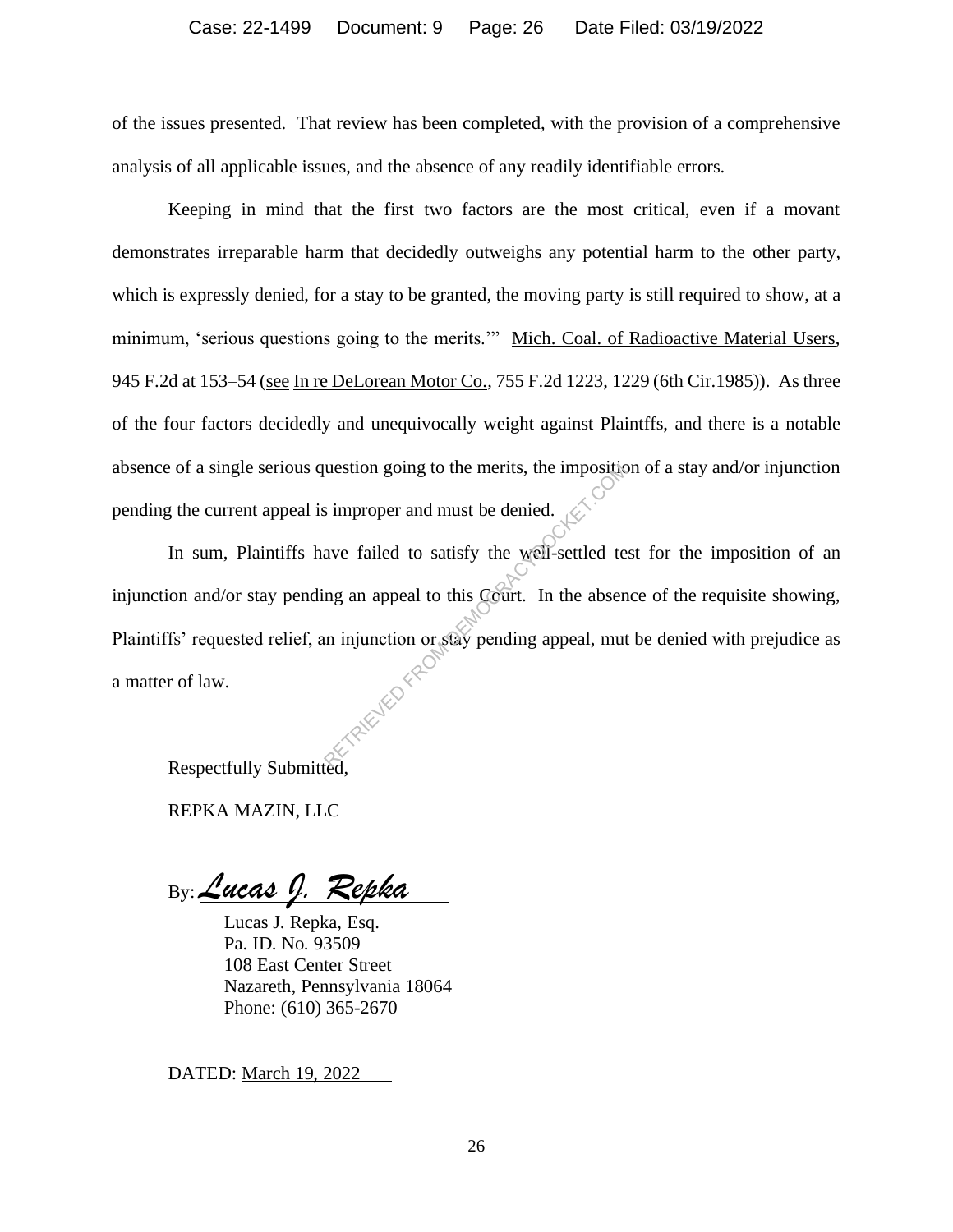Case: 22-1499 Document: 9 Page: 27 Date Filed: 03/19/2022

## **IN THE UNITED STATES COURT OF APPEALS FOR THE THIRD CIRCUIT**

| LINDA MIGLIORI, et al.,                   |             |
|-------------------------------------------|-------------|
|                                           | No. 22-1499 |
| Appellants,                               |             |
|                                           |             |
| v.                                        |             |
|                                           |             |
| LEHIGH COUNTY BOARD OF ELECTIONS, et al.: |             |
|                                           |             |
|                                           |             |
| Appellees.                                |             |

## **CERTIFICATE OF SERVICE**

I, Lucas J. Repka, Esq. hereby certify a true and correct copy of the foregoing Brief was served on the following parties electronically through the Court's ECF System: TRIEVED FROM DEMOCRACYDOCK

Joshua J. Voss Kleinbard LLC Three Logan Square 1717 Arch Street, 5th Floor Philadelphia, PA 19103 jvoss@kleinbard.com *Attorneys for David Ritter*

Witold Walczak Richard Ting ACLU OF PENNSYLVANIA P.O. Box 23058 Pittsburgh, PA 15222 vwalczak@aclupa.org rting@aclupa.org *Attorneys for Appellants*

Stephen A. Loney, Jr. Marian K. Schneider ACLU OF PENNSYLVANIA P.O. Box 60173 Philadelphia, PA 19102 sloney@aclupa.org mschneider@aclupa.org *Attorneys for Appellants*